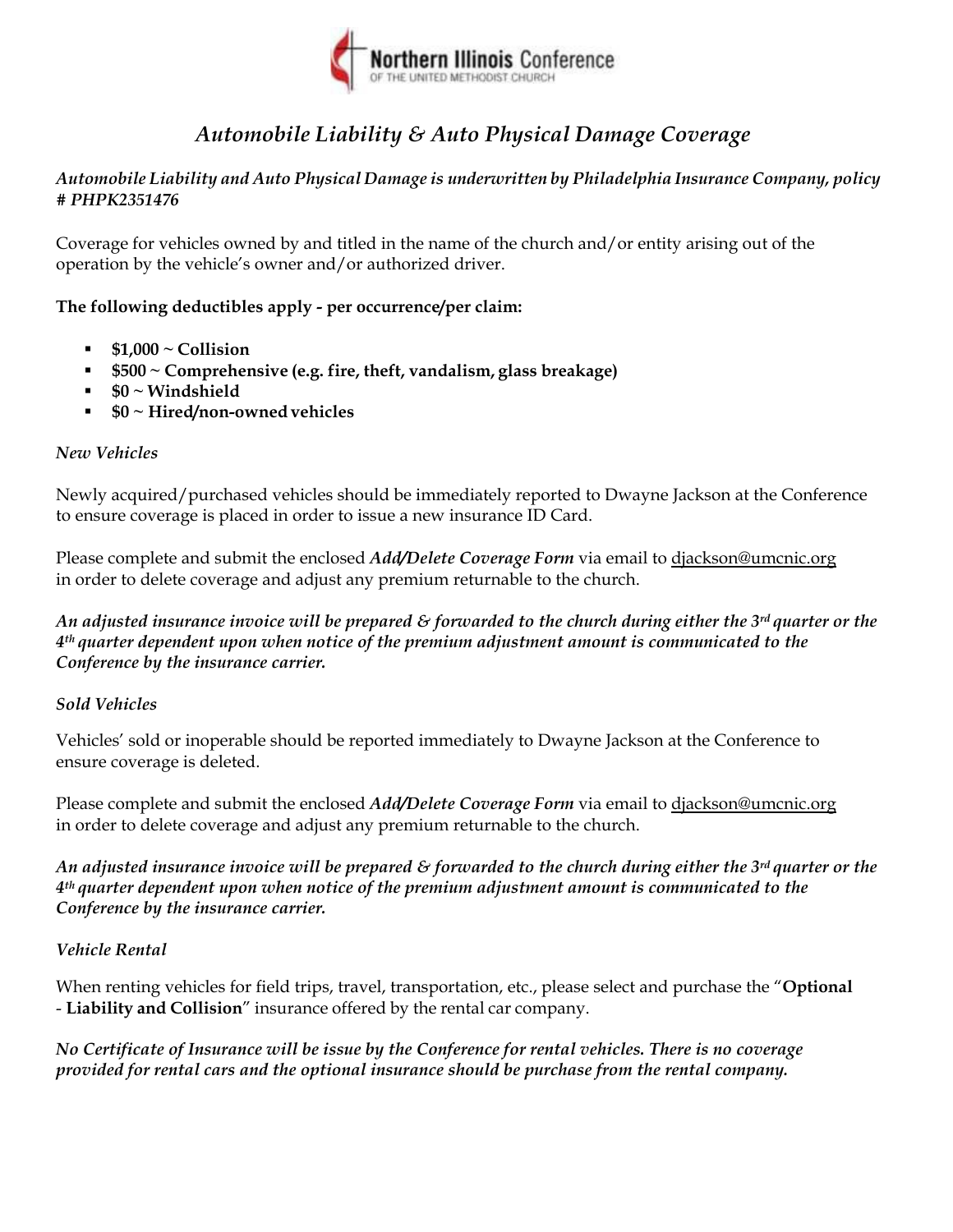

# *Workers' Compensation*

# *Workers' Compensation coverage is underwritten by Hartford Insurance, policy # 83WEBT9716*

Coverage is provided for employees injured in the "course and scope" of employment with the church.

Insurance benefits are issue in accordance with the governing rules and procedures under the State's Workers' Compensation statue/laws.

"Statutory" benefits afforded to injured employees under the State's Workers' Compensation Statue/laws include payment of medical expenditures directly related to the treatment of the injury, loss wages, vocational rehabilitation and permanent disability, if deemed by a medical physician.

# *Deductible: None*

# *Boiler, Machinery & Equipment Breakdown*

*Boiler, Machinery and Equipment breakdown coverage is underwritten by Travelers Property & Casualty Company of America, policy # BME1-2P797000-TIL* 

Properties with exposure to boilers or pressure vessels are cover through specific insurance coverage underwritten by Travelers Property & Casualty Company of America.

*Travelers Property & Casualty Company of America will perform periodic Certified Inspections required by law at no cost.* 

*Should there be interest in having a "no cost" inspection perform please forward an email to Dwayne Jackson at djackson@umcnic.org advising of interest.* 

*Deductible: \$2,500 per occurrence* 

# *Directors and Officers Liability & Employment Practices Liability*

## *Directors and Officers coverage is underwritten by Atlantic Specialty Insurance Company, policy # MML-21741-22*

Directors and Officers Insurance provide coverage to protect Board members and Trustees for alleged mismanagement of church resources in their volunteer position/role with the church.

# *Deductible: \$2,500*

Employment Practices Liability provides coverage for claims involving wrongful termination, discrimination and sexual harassment.

# *Deductible: \$5,000*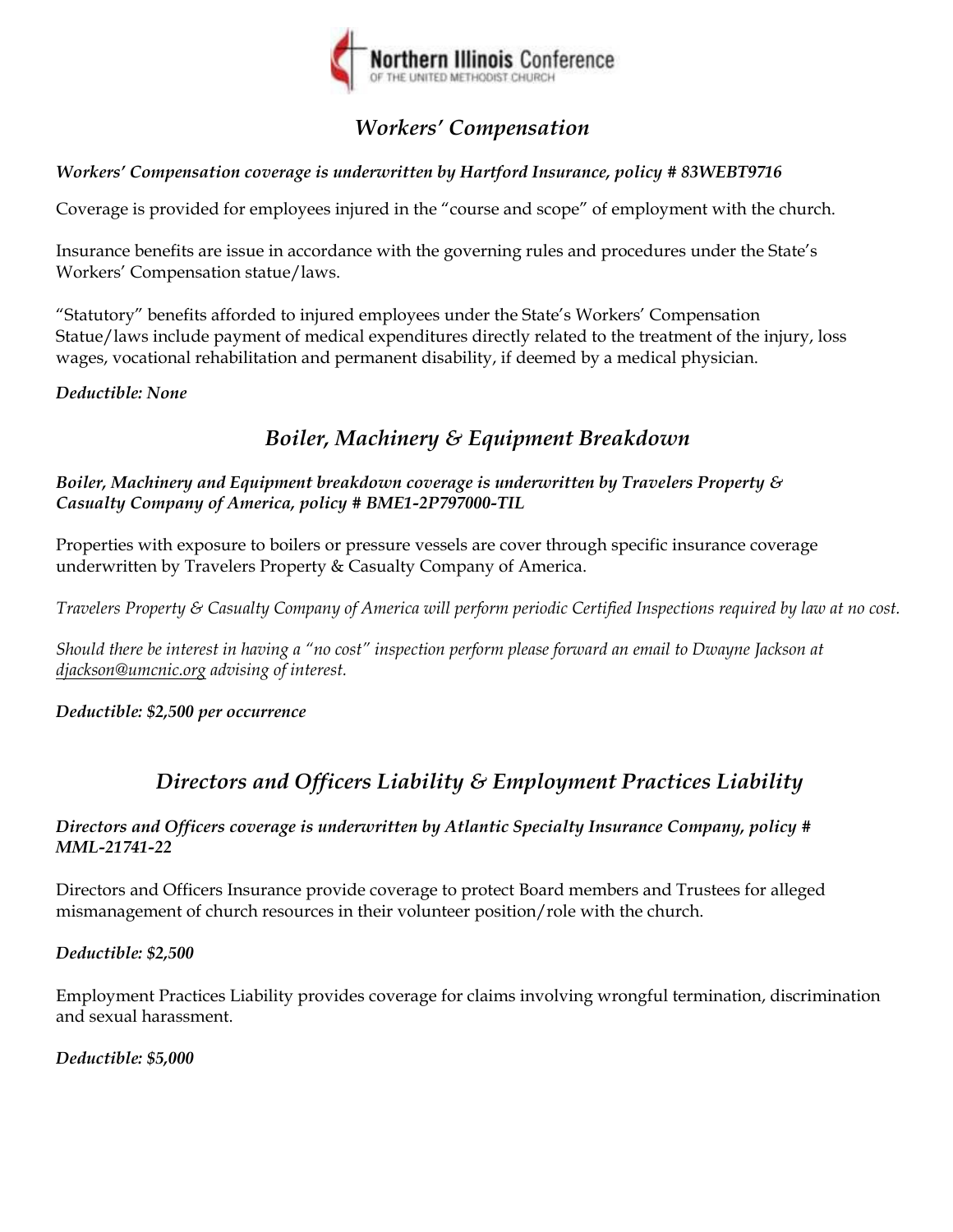

# *Student Accident Insurance*

# *Student Accident coverage is underwritten by Mutual of Omaha, policy # SR2014IL-P-099004*

Student Accident Insurance provides coverage for claims arising from sponsored and supervised activities (e.g. youth day care, youth overnight camp, youth and adult fitness class and adult basketball).

Eligible medical expenses payable under any other insurance policy or service contract will be used to satisfy or reduce the payable coverage under the policy. Exclusions under the policy apply.

Direct all questions and claims to Dwayne Jackson at 312.783.5945 or via email djackson@umcnic.org.

*Deductible: None* 

# *Foreign Trip Travel*

## *Foreign Trip coverage is underwritten by Chubb Insurance, policy # PHFD42255051 004*

Coverage for church sponsor foreign trips is available through the Conference office. The policy contains coverage for liability, automobile liability, property while travelling abroad and accidental death and dismemberment.

Coverage is worldwide for trips outside the United States, its territories and possessions.

## *Coverage for trips to any country or jurisdiction, which is the subject of trade or economic sanctions imposed by the United States of America governing bodies, are excluded.*

Should foreign travel be planned/expected, please contact Dwayne Jackson via email at djackson@umcnic.org and provide the following:

- Church Name
- Contact Name
- **Contact Phone Number**
- Travel Date(s)
- Countries Visited
- Number of Travelers

Upon receipt of the above information communication will be sent via email to the church contact indicating trip planning, travel alerts, security measures, emergency assistance and available concierge services.

Full details on travel services is available at www.Chubbtravelapp.com

*Deductible: \$2,500*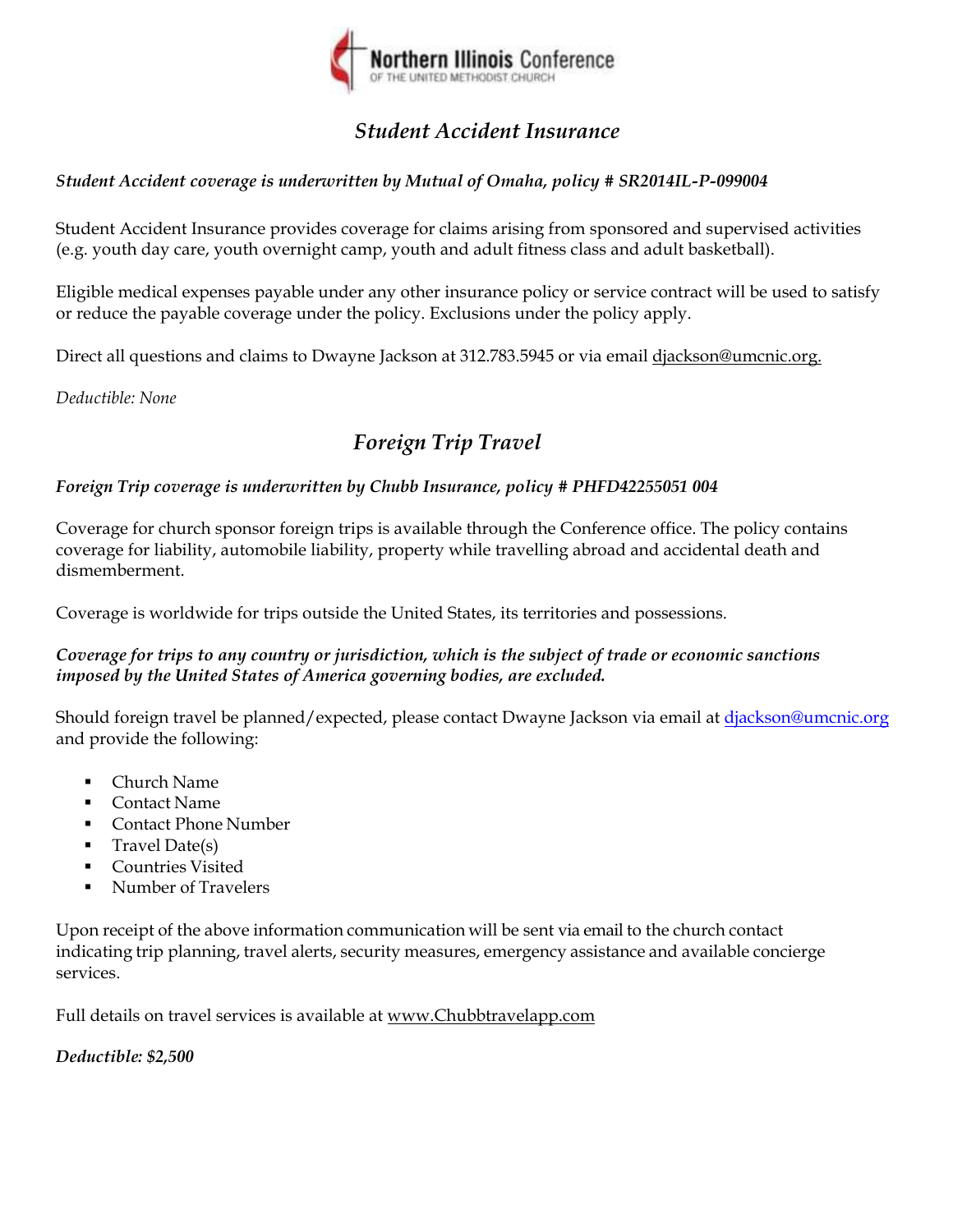

# *Insurance for Approved Ministries & Special Groups*

# *Ministries Approved By Church*

Insurance coverage for ministries "approved" by the Church is provided in accordance with the terms and conditions of the applicable NICUMC insurance policy.

Should a claim arise please contact your church representative to report the loss to the respective insurance carrier listed herein.

## *Volunteers In Mission*

The Northcentral Jurisdiction Volunteer in Mission program offers accident and medical insurance as follows:

*Domestic Teams ~* UMVIM-NCJ contracts with Mutual of Omaha for accident-only insurance

*International Teams* ~ UMVIM – NCJ contracts with CMA Insurance Agency – Gainesville, GA offering Seven Corners Accidental and Medical Insurance Policy. Medical coverage options are available for \$10,000, \$25,000 & \$50,000.

Additional information is available at https://umvimncj.org/forms/insurance/

alternatively, via contact with:

UMVIM-NCJ ~ Tammy Kuntz 8800 Cleveland Ave. NW North Canton, OH 44720 Email: umvimncj.coor@gamial.com Phone: 614.325.8741

## *Boy Scouts of America (BSA)*

The General Commission on United Methodist Men (GCUMM) is responsible for Scouting Ministry in the United Methodist Church.

The Conference only maintains coverage for "Property" (e.g. automobile, trailers, equipment, etc.) owned, titled in the name of the church and reported to the Conference as "contents" owned by the church.

*Refer to the Claim Reporting Directory for the insurance carrier contact should a Property or Automobile claim need require reporting.* 

*Questions regarding insurance coverage requirements for General Liability, Automobile Liability, Accident and Sickness and Non-Owned Boats should be directed to BSA Council's Chief Executive.*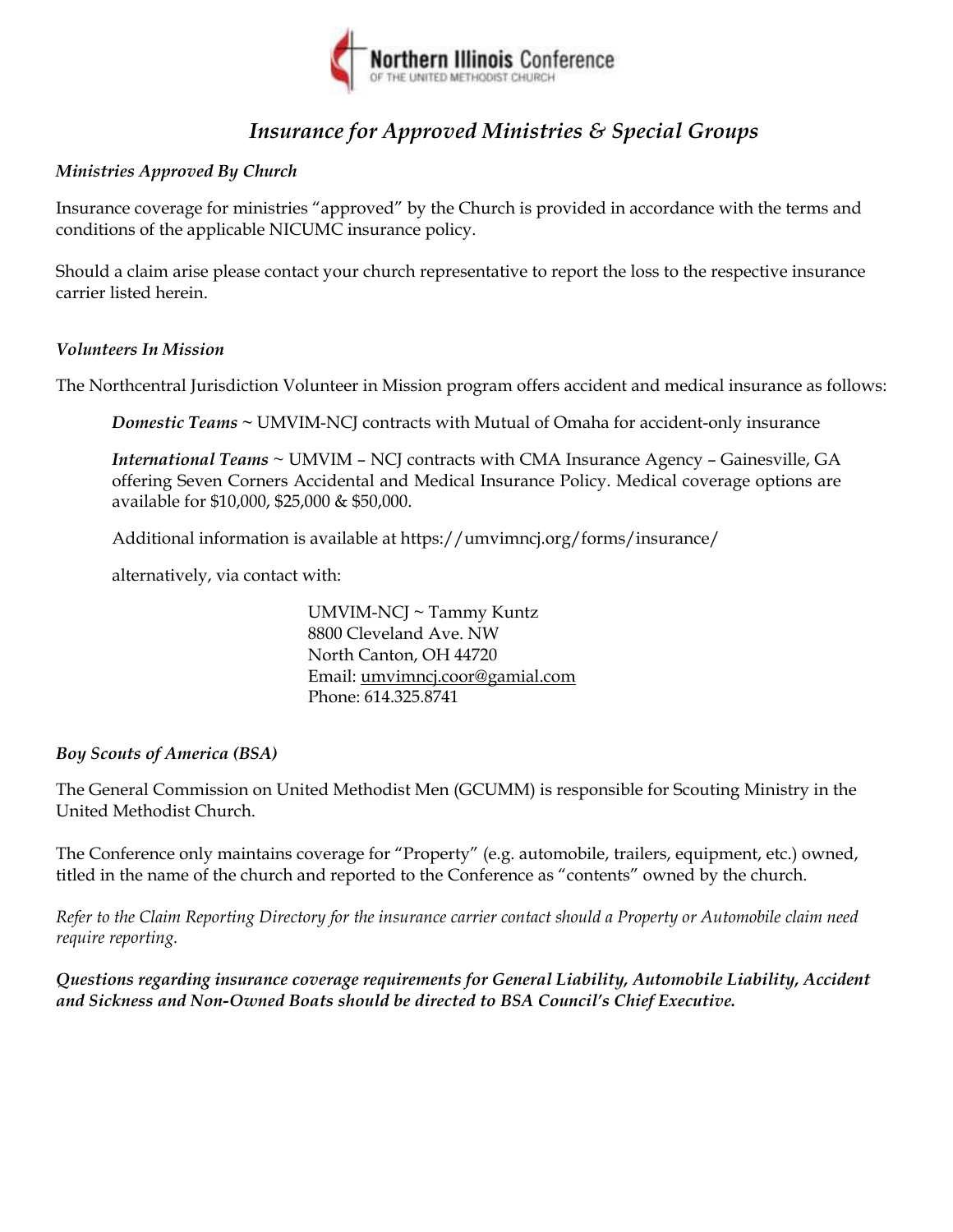

# *"Not" Covered Under Master Insurance Program*

The following items/events are **NOT** cover under the Conference's Master Insurance Program.

- **Privately owned property of third parties**
- **Losses degenerative in nature (e.g. wear and tear, deterioration, loss due to termites, corrosion,** mechanical and/or electrical breakdown, etc.)
- Property vacant more than sixty  $(60)$  days  $\sim$  very limited coverage
- Wind driven rain where lack of maintenance contributed to the claim
- Unexplained loss of money, securities or property
- War risk, nuclear damage and terrorism
- Hospital or nursing home malpractice
- Underground pipes, flues and drains
- Concrete, sidewalks and foundations
- Flood
- Mold
- **Sexual misconduct claims WILL NOT be honored for incidents involving volunteer(S) that have not successfully completed Safe Sanctuary training and completed a background check of the volunteer(S) as required by the Conference**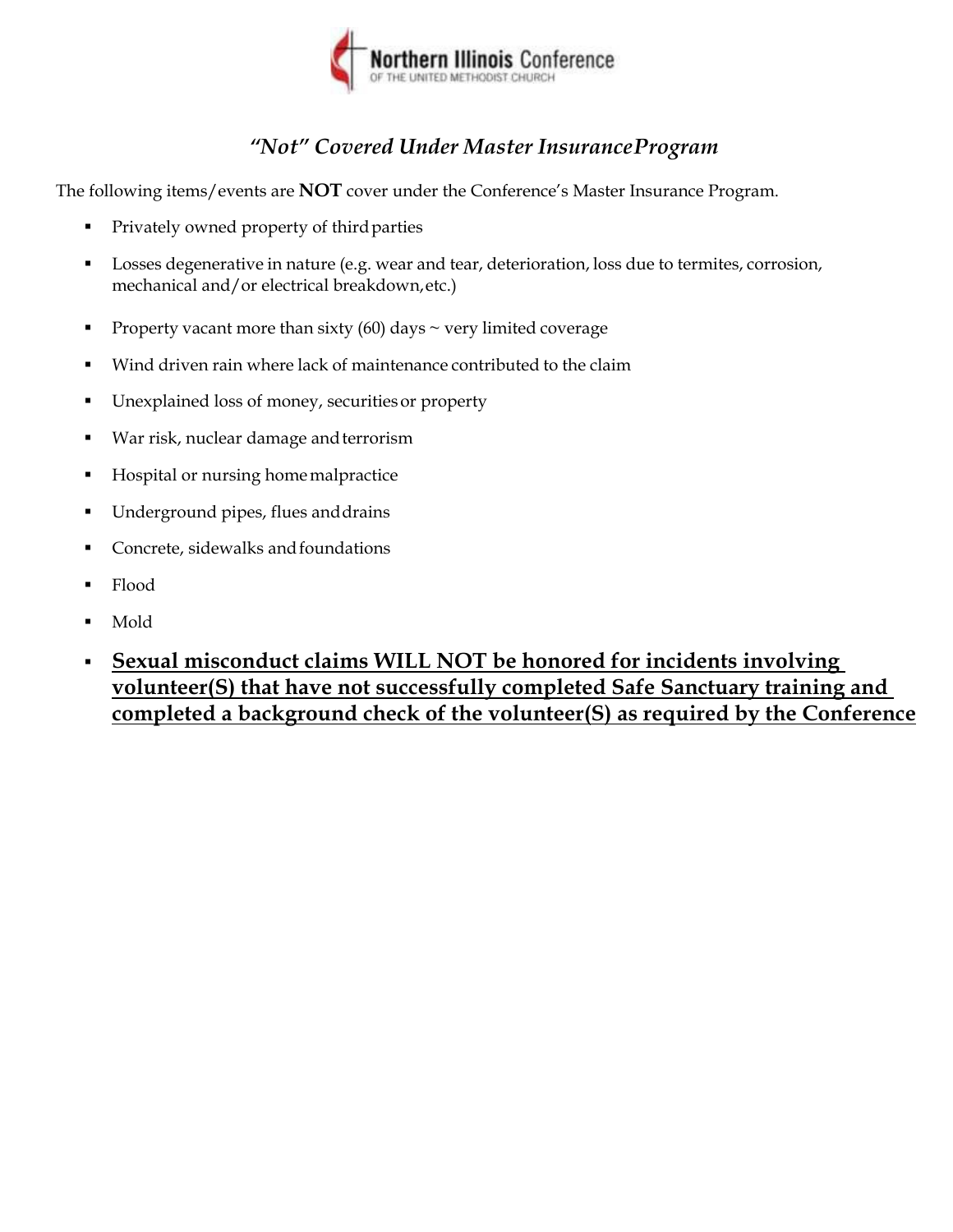

# *Recap of Deductibles*

*Recap of deductibles by line of coverage:* 

| <b>Line of Coverage</b>                             | <b>Deductible Per Occurrence</b> |
|-----------------------------------------------------|----------------------------------|
| Property                                            | \$2,500                          |
| General Liability                                   | \$0                              |
| Automobile Physical Damage                          | \$1,000                          |
| Automobile Comprehensive                            | \$500                            |
| Windshield                                          | \$0                              |
| Workers' Compensation                               | \$0                              |
| Boiler, Machinery & Equipment Breakdown             | \$2,500                          |
| Directors & Officers/Employment Practices Liability | \$2,500 / \$5,000                |
| Crime                                               | \$2,500                          |
| <b>Student Accident</b>                             | \$0                              |
| Foreign Trip Travel                                 | \$2,500                          |

*Should the amount of a loss/claim be less than the applicable deductible, the Conference and/or the respective insurance carrier will not issue payment.* 

*Refer to the following "NICUMC Highlights At-A- Glance" for a summary of the coverages, deductibles & policy limits.*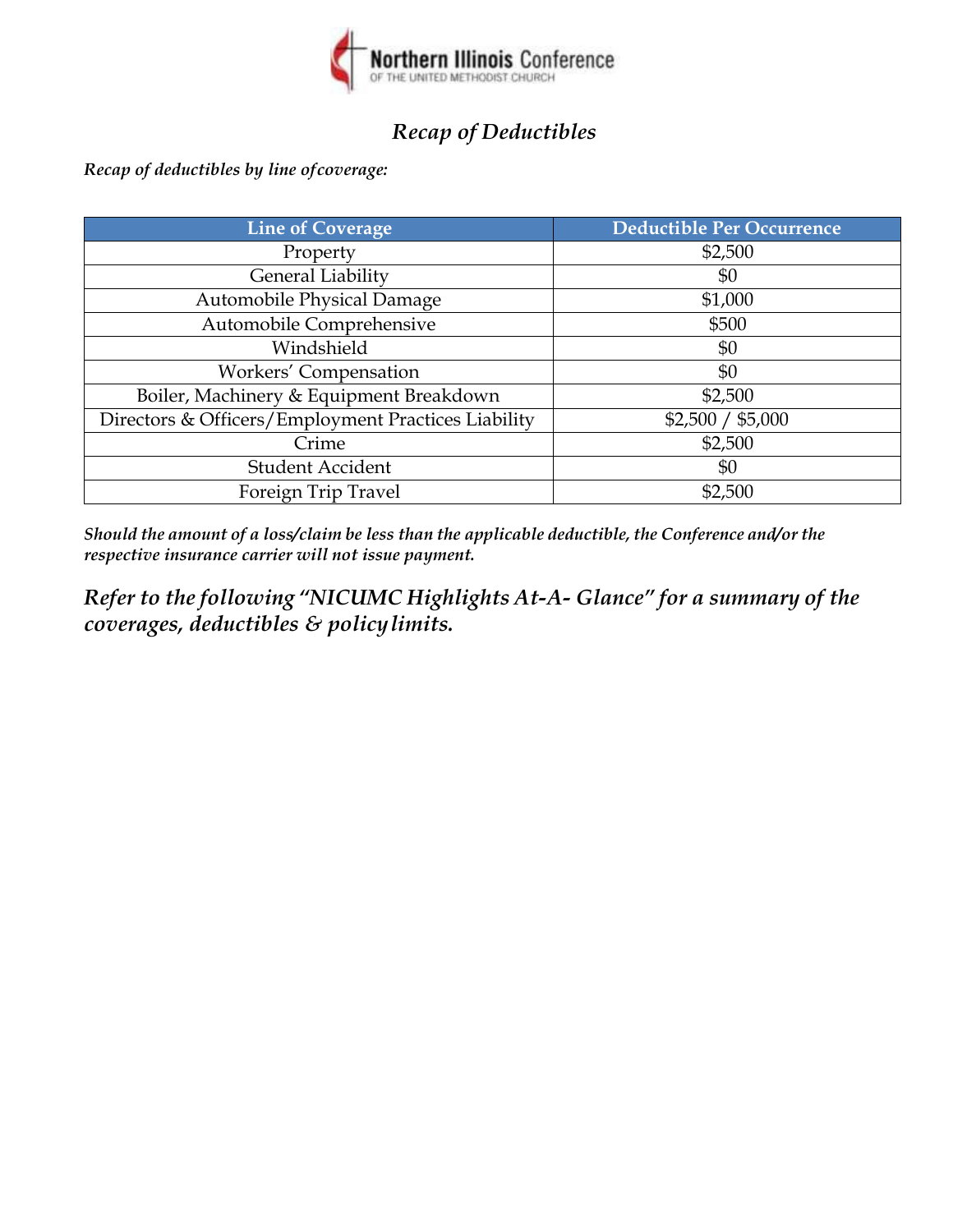#### **2022 NICUMC Highlights At-A-Glance Coverages Minimum Limits-Per Church PROPERTY Deductible MOTE: COMBINED LOSS SUBJECT TO ONE DEDUCTIBLE** Building and Business Personal Property **1992**,500 Replacement Cost / Per Schedule on File + 25% margin clause Building Glass / Stained Glass **\$2,500 Included in building limit.** Fine arts  $$2,500$   $$100,000$ Valuable Papers \$2,500 \$ 250,000 Business Income / Extra Expense **\$2,500** \$ 100,000 Property in Transit **1996 Example 20 and 100 and 100 and 100,000 \$100,000** Electronic Data Processing Equipment \$2,500 \$1,000,000 Accounts Receivable \$2,500 \$ 250,000 Unreported Premises **1990 Example 250,000 \$2,500 \$250,000** per location / \$500,000 aggregate Ordinance or Law \$2,500 \$ 2,500,000 Debris Removal **32.500** \$250,000 Boiler & Machinery / Mechanical Breakdown **1990 Studies 10 Studies 10 Included in Property Limit** Outdoor property **but a set of \$1,000** per tree **\$2,500** \$100,000, max of \$1,000 per tree Earthquake \$2,500 \$ 5,000,000 Conference Aggregate Flood (No coverage for flood Zone V)  $\overline{32,500}$  \$5,000,000 Conference Aggregate Newly Acquired / Constructed Property **1999 12:500 12:500,000 A** 120 Days **LIABILITY Deductible**  General Liability **Contract Contract Contract Contract Contract Contract Contract Contract Contract Contract Contract Contract Contract Contract Contract Contract Contract Contract Contract Contract Contract Contract Contr** Bodily Injury / Property Damage Liability **Accord Contract Contract Contract S** 1,000,000 Each Occurrence Personal / Advertising Injury **Contained Act 2018** 2 2 2 2 4 3 1,000,000 Each Occurrence Medical Payments Zero & The Server Control of the Server Control of the Server Control of the Server Control of the Person Fire Damage Legal Liability **Contract Contract Contract Contract Contract Contract Contract Contract Contract Contract Contract Contract Contract Contract Contract Contract Contract Contract Contract Contract Contract Cont** Products / Completed Operations **Zero 3 1,000,000 Each Occurrence / \$ 3,000,000 Aggregate** Day Care Coverage The Coverage Term included for Church-owned and operated daycare centers Volunteers Zero Included as insureds / employees **Volunteers** Pastoral Professional **Zero \$ 1,000,000 Each Occurrence / \$ 3,000,000** Aggregate Directors & Officers Liability \$2,500 \$ 1,000,000 Claims Made Basis, \$5,000,000 Conference Agg Employment Related Practices Liability **\$5,000** \$ \$5,000 \$ 1,000,000 Claims Made Basis, \$5,000,000 Conference Aggregate shared limit Sexual or Physical Abuse or Molestation **Zero (\$ 1,000,000 Per Occurrence / \$2,000,000 Church Aggregate** Employee Benefits Liability **Employee Benefits Liability** Zero **\$ 1,000,000** / \$3,000,000 Claims Made Basis 1/1/2010 retro Cyber Security Liability \$2,500 \$25,000 per church aggregate **AUTO Deductible**  Church owned Vehicles (must report vehicles for coverage) \$1,000 collision; \$500 comp \$ 1,000,000 Combined Single Limit, including UM / UIM; \$ 5,000 PIP or med pay; Hired / Non-Owned Auto Liability **No. 2018 11:000,000 CRIME Deductible**  Employee Dishonesty (Crime) \$2,500 \$ 250,000 **Forgery or Alteration 1999 100,000 \$100,000 \$100,000** Computer Fraud **62,500** \$ 100,000 Money / Securities Inside / Outside  $\overline{\phantom{a}}$   $\overline{\phantom{a}}$   $\overline{\phantom{a}}$  \$2,500  $\overline{\phantom{a}}$  \$50,000 / \$50,000 **WORKERS COMPENSATION Deductible**  Part A: Statutory Benefits **Zero** per individual state mandate Part B: Employers Liability Zero 1,000,000 / 1,000,000 / 1,000,000 limits **EXCESS LIABILITY**

**Deductible**  Umbrella Liability: (Auto, General Liability, Pastoral, EBL, EL) Zero \$ 20,000,000 Conference Aggregate Sexual Misconduct or Physical Abuse or Molestation | Zero \$ 10,000,000 Conference Aggregate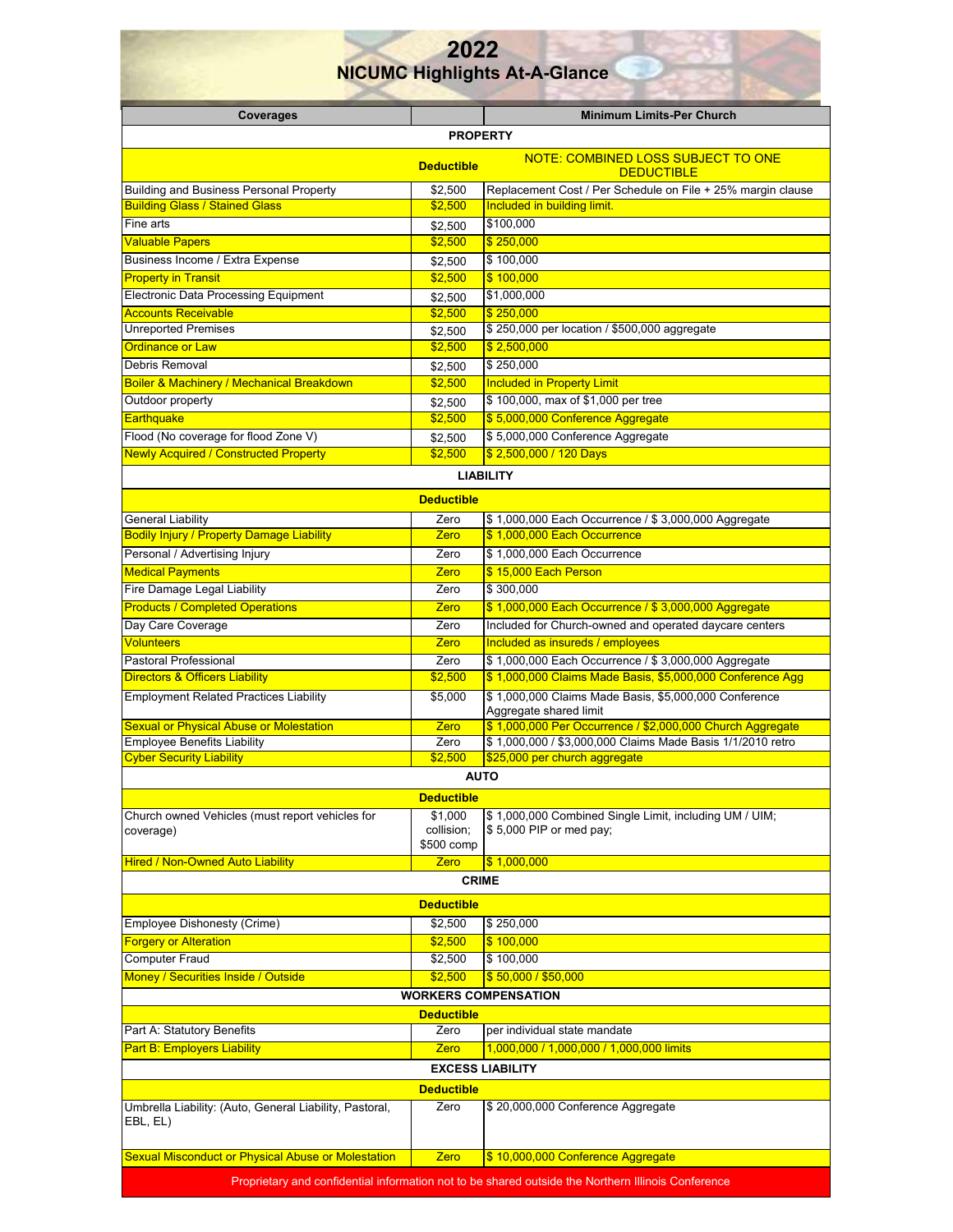

# *Hired Buses / Carnival Equipment / Special Events / Fund Raisers / Shared Space*

# *Hired Buses / Carnival Equipment*

Any hired bus, carnival equipment, etc., must be properly insured by its owner with their own insurance, not the Conference, church or entity.

*The owner of the equipment must present to the church a Certificate of Insurance, listing the "church, its Pastor, Board of Trustees and NICUMC as an "Additional Insured." The following serves as an example on the wording…* 

## *"First United Methodist Church, its Pastor, Board of Trustees and NICUMC are additional insured under the policy"*

The amount insurance coverage provided by the owner "must" be at least \$1,000,000 combined single limit for General Liability & Property damage inclusive of statutory limits for workers' compensation.

## *Special Events / Fund Raisers (Non-members)*

If church/entity's property (hall, auditorium, etc.) is "use for "shared space" by person/group/organizations / non-profits, etc. for "**non-conference sponsored"** gatherings the person/group/entity is require to provide a Certificate of Insurance naming the church, its Pastor, Board of Trustees and NICUMC as an "Additional Insured."

*The following serves as an example on the wording:* 

## *"First United Methodist Church, its Pastor, Board of Trustees and NICUMC are additional insured under the policy"*

The amount insurance coverage provided by the person/group/entity "must" be at least \$1,000,000 combined single limits for General Liability & Property inclusive of statutory limits for workers' compensation.

*In the event the non-affiliated organization cannot provide proof of insurance to the church, please contact Dwayne Jackson at the Conference office for assistance.* 

# *Shared Space Agreement*

There are instances when groups, organizations, lay instructors or others "use" the church's property (e.g., space/offices/hall/classrooms) for events, meetings, training, etc. In these instances, a Shared Space Agreement should be executed by the church with the group or individual.

As a practice, most churches have in place and utilize a written Share Space Agreement design to meet their operations.

In this regard, the following "Release and Waiver of Liability" language is recommended to be incorporated into the respective Shared Space Agreement used by the church.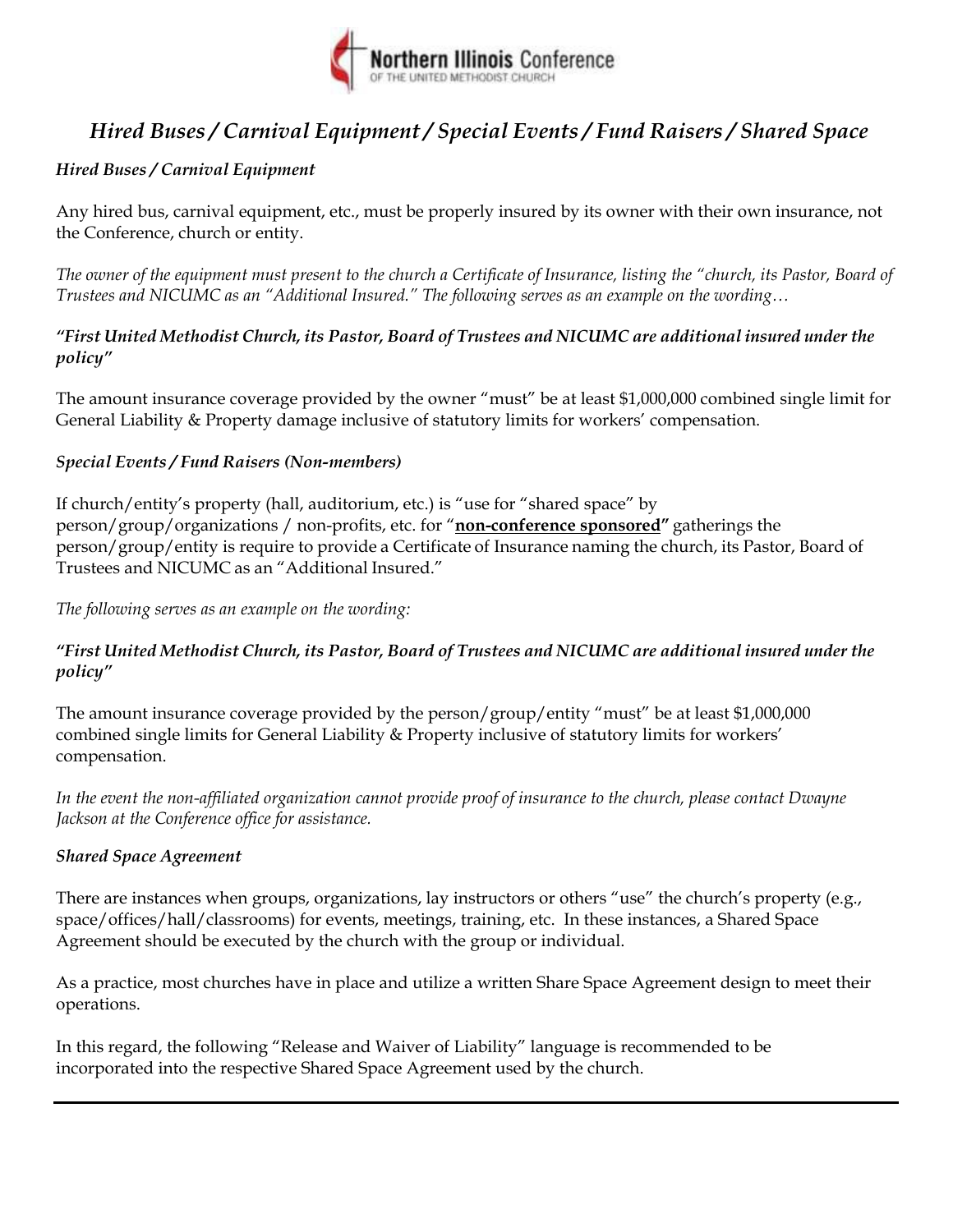

# *The following document should be place onto Church letterhead*

# *Release and Waiver of Liability – Read Carefully Before Signing*

*The Church exists for the purpose of worship, education, and missions; and ministers to its members, constituents and the people of the community. We open our doors to church members, regular attendees and the community by permitting them to use our church facilities.* 

*Nominal fees charged for use of the church facilities and staff are meant to offset operating costs during your use of the building and grounds.* 

*The Insert Church Name assumes no responsibility or liability for any loss, damage or injuries that occur while using the Church's facilities, equipment or the Church's grounds. Any group or individual using Church property shall indemnify and hold harmless the Insert Church Name from any claim, suit, demand, or action arising out of said group or individual's use of the Church property or presence thereon.* 

*Any group or individual using Church property assumes the risk of damage or injury thereof and hereby releases*  the Insert Church Name, its trustees, employees, and agents from any and all liability related to the use of the *property.* 

*Insert Name of Group/Person is responsible for the conduct of, and will supervise its guest, members or participants, including children, while they are in the building or on the grounds.* 

*Smoking, alcohol or drug use is prohibited on the property at all times.* 

*The undersigned hereby expressly agrees that this release and waiver is intended to be as broad and inclusive as permitted by the laws of the State of Illinois and that if any portion hereof is held invalid, it is agreed that the balance shall, not withstanding, continue in full legal force and effect* 

*I have read and accept Insert Church Name's Shared Space policies, and understand I am responsible for the agreed-upon fees and conditions as indicated herein.* 

*Name of Group:* 

*Authorized Signature:* 

*Date:*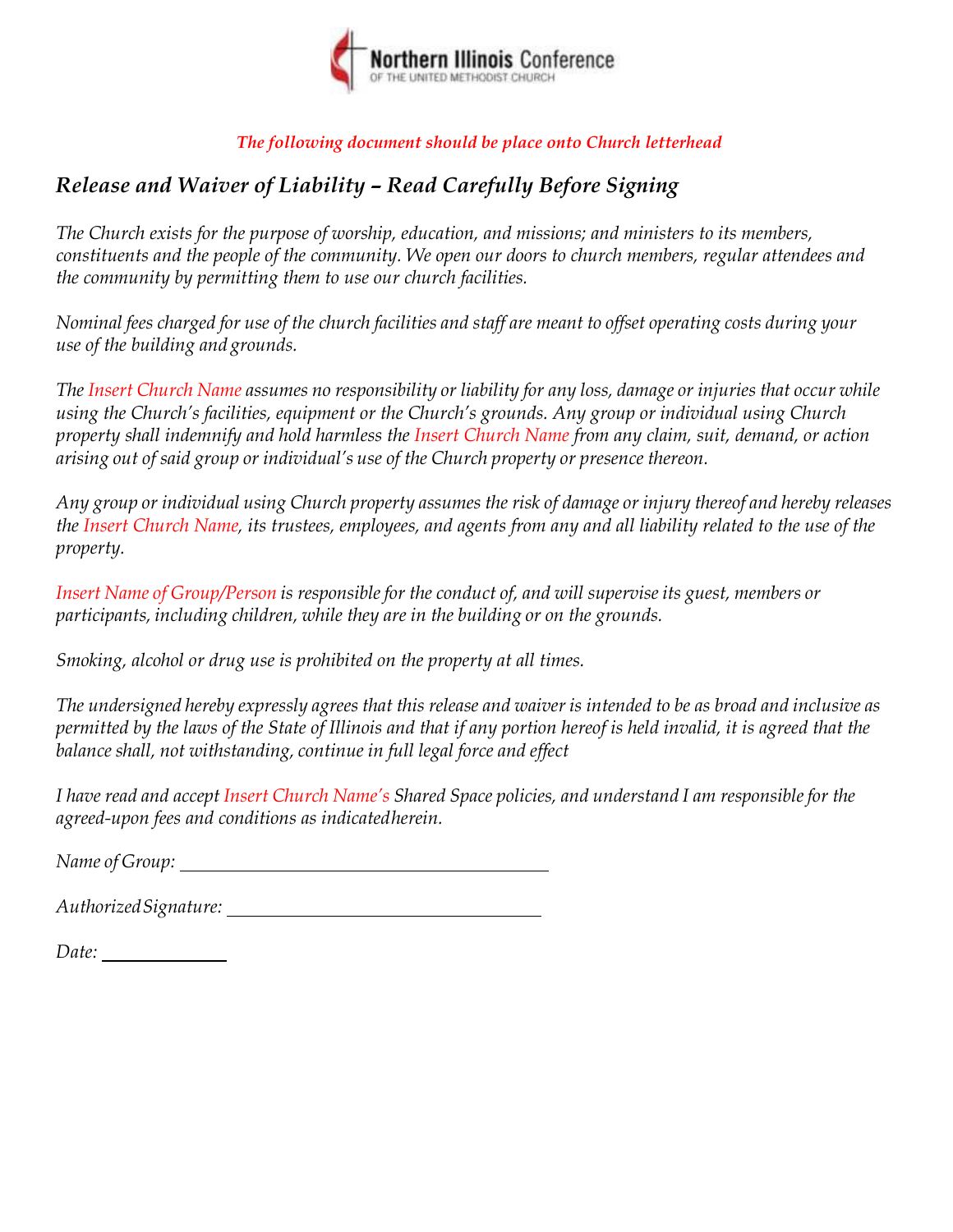

# *Claim Reporting Instructions*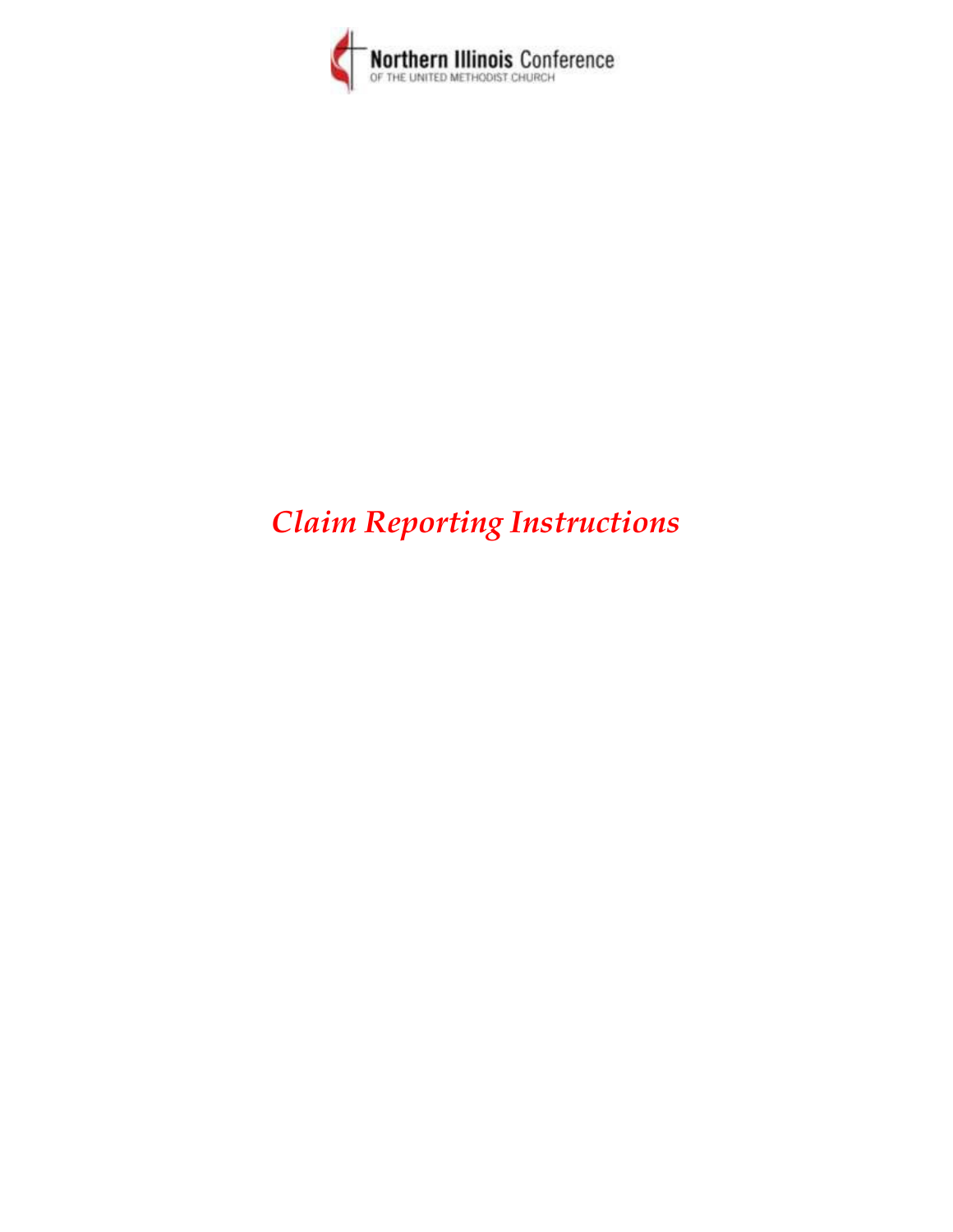

# *Claim Reporting*

*All claims should be reported directly to the respective insurance company per the Claim Reporting Directory listed on the following page.* 

*Claims are required to be reported within twenty-four (24) hours of notice.* 

*In preparation of calling the claim into the respective insurance carrier, please assemble all available information related to the incident in advance.* 

Note the following "tips" when reporting a claim:

- Report the claim immediately  $-$  do not delay. Should the claim entail serious injury and/or major property damage, please be sure to **PHONE** the insurance company directly. Do not email or fax claims of this nature.
- $\star$  Collect as much information as possible regarding the loss, such as date, time, policy numbers, reporting location, parties involved; accident description, type of injury and estimated damages.
- $\star$  Submit all police reports, estimates, photos and any materials/receipts to the insurance company handling the claim.
- **Do not speak with third parties about the claim.**
- **Do not discuss "fault."**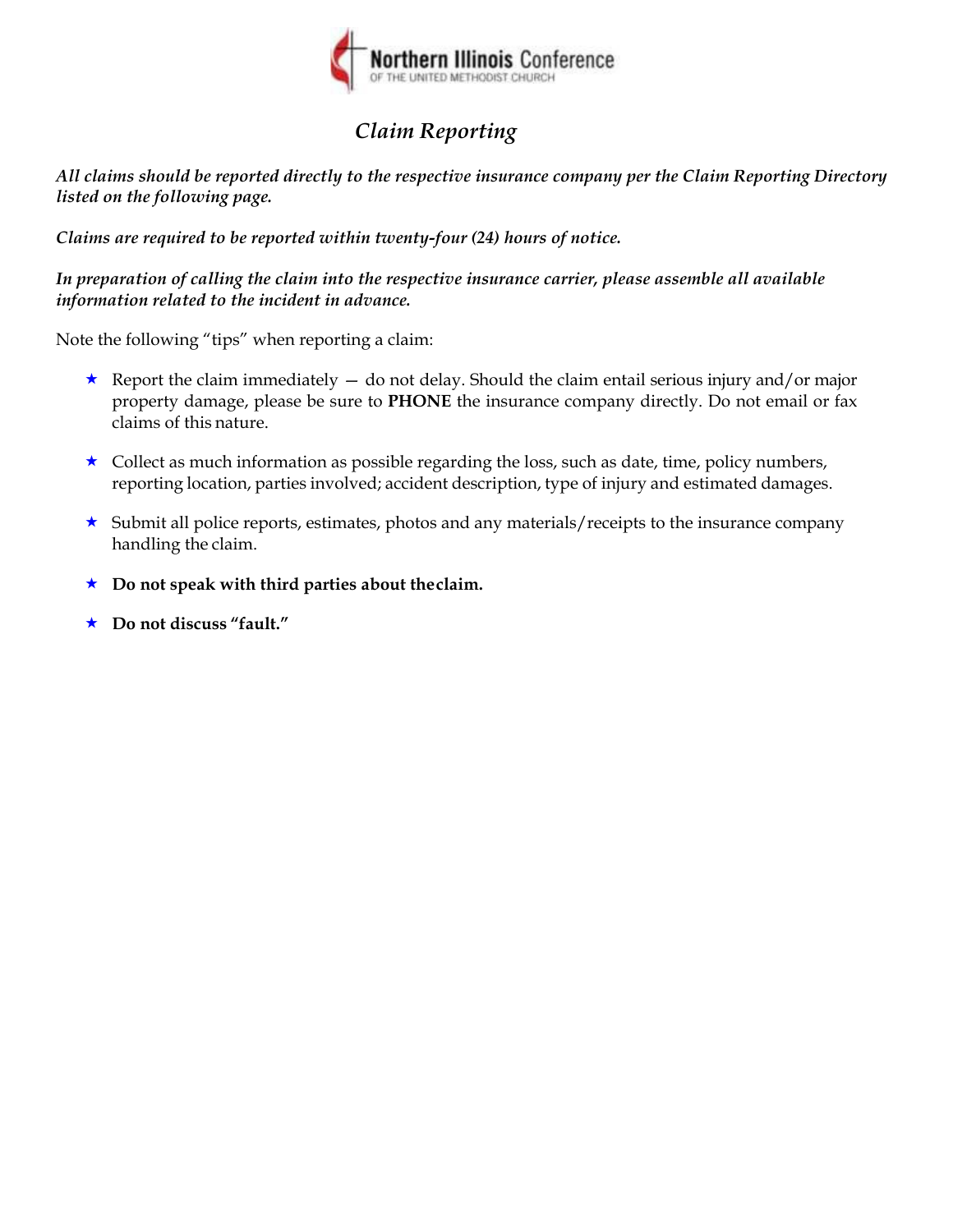

# Claim Reporting Directory

# January 1, 2022–January 1, 2023

| <b>Line of Coverage</b>               | <b>Carrier Contact Information</b>                | <b>Policy Number</b> |
|---------------------------------------|---------------------------------------------------|----------------------|
|                                       | Travelers Property &                              |                      |
| Property Insurance                    | Casualty Company of                               | KTK-CMB-0J08847-A-22 |
|                                       | America: 800.238.6225                             |                      |
|                                       | Fax: 800.QUIK-FAX (800.784.5329)                  |                      |
|                                       | Philadelphia Insurance Company                    |                      |
| <b>General Liability</b>              | Phone: 800.765.9749                               | PHPK2351476          |
|                                       | Fax: 800.685.9238<br>Email: claimsreport@phly.com |                      |
|                                       | Philadelphia Insurance Company                    |                      |
|                                       | Phone: 800.765.9749                               |                      |
| Auto Liability & Auto Physical        | Fax: 800.685.9238                                 | PHPK2351476          |
| Damage                                | Email: claimsreport@phly.com                      |                      |
|                                       | Auto glass claims: 877. 443.9893                  |                      |
|                                       | Hartford Insurance                                |                      |
| Workers' Compensation                 | Phone: 800.327.3636                               | 83WEBT9716           |
|                                       | Fax: 800.347.8197                                 |                      |
|                                       | Email: Lossconnect@thehartford.com                |                      |
|                                       | Travelers Property &                              |                      |
| Boiler, Machinery                     | Casualty Company of                               |                      |
| $\&$                                  | America: 800.238.6225                             | BME1-2P797000-TIL    |
| Equipment Breakdown                   | Fax: 800.QUIK-FAX (800.784.5329)                  |                      |
|                                       | <b>Atlantic Specialty Insurance Company</b>       |                      |
| Directors & Officers                  | Phone: 877.248.3455                               | MML-21741-22         |
| <b>Employment Practices Liability</b> | Email: claims@onebeacon.com                       |                      |
|                                       | Mutual of Omaha                                   |                      |
| <b>Student Accident</b>               | Phone: 800.524.2324                               | SR2014IL-P-099004    |
|                                       | <b>ACE American Insurance</b>                     |                      |
| Foreign Trip Travel                   | Phone: 800.433.0385                               | PHFD42255051 004     |
|                                       | 24 hrs.: 800.523.9254                             |                      |
|                                       | ChubbClaimsFirstNotice@chubb.com                  |                      |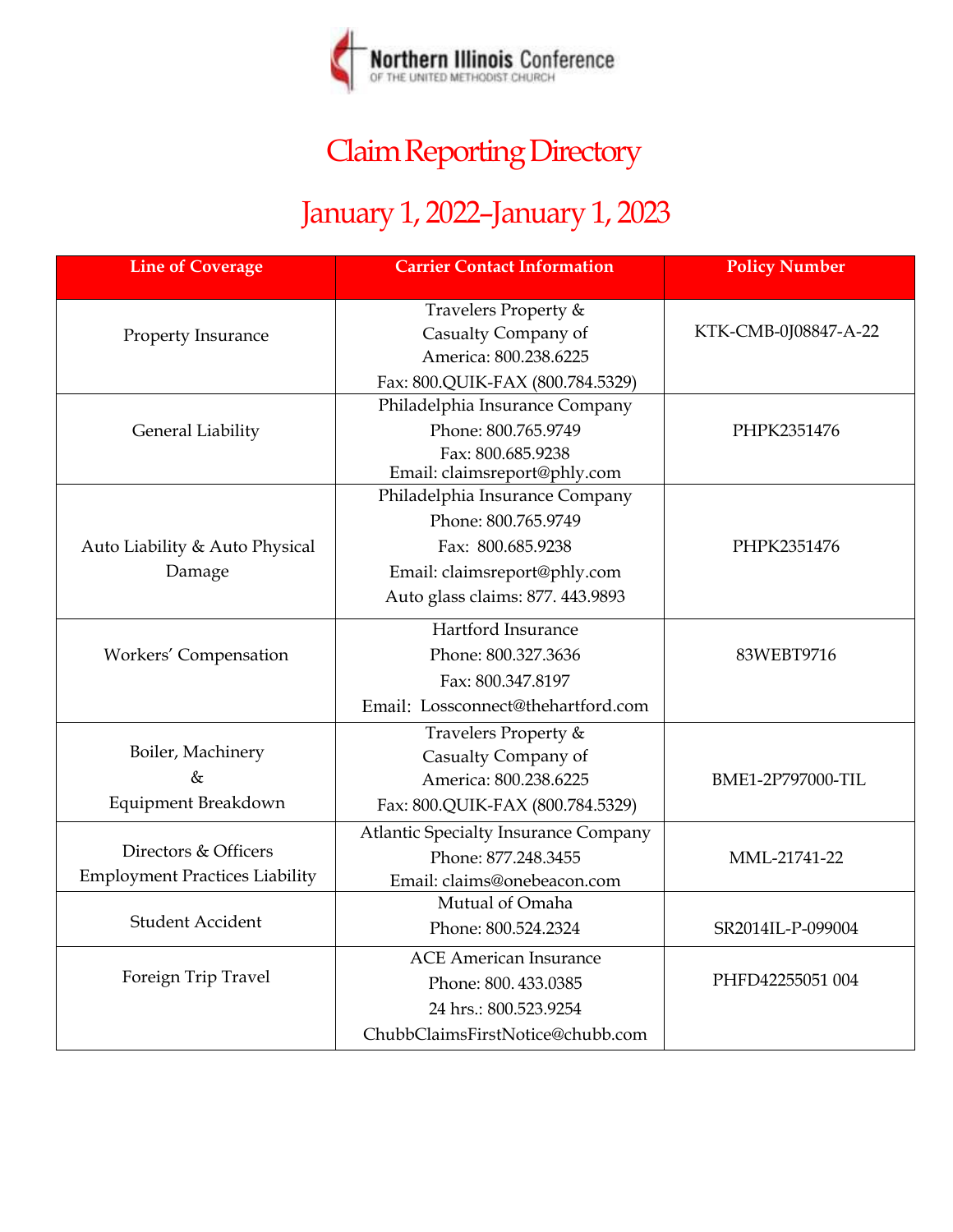

# *Sample Insurance Claim Forms*

*The following claim forms list the information requested by each carrier when reporting a loss.*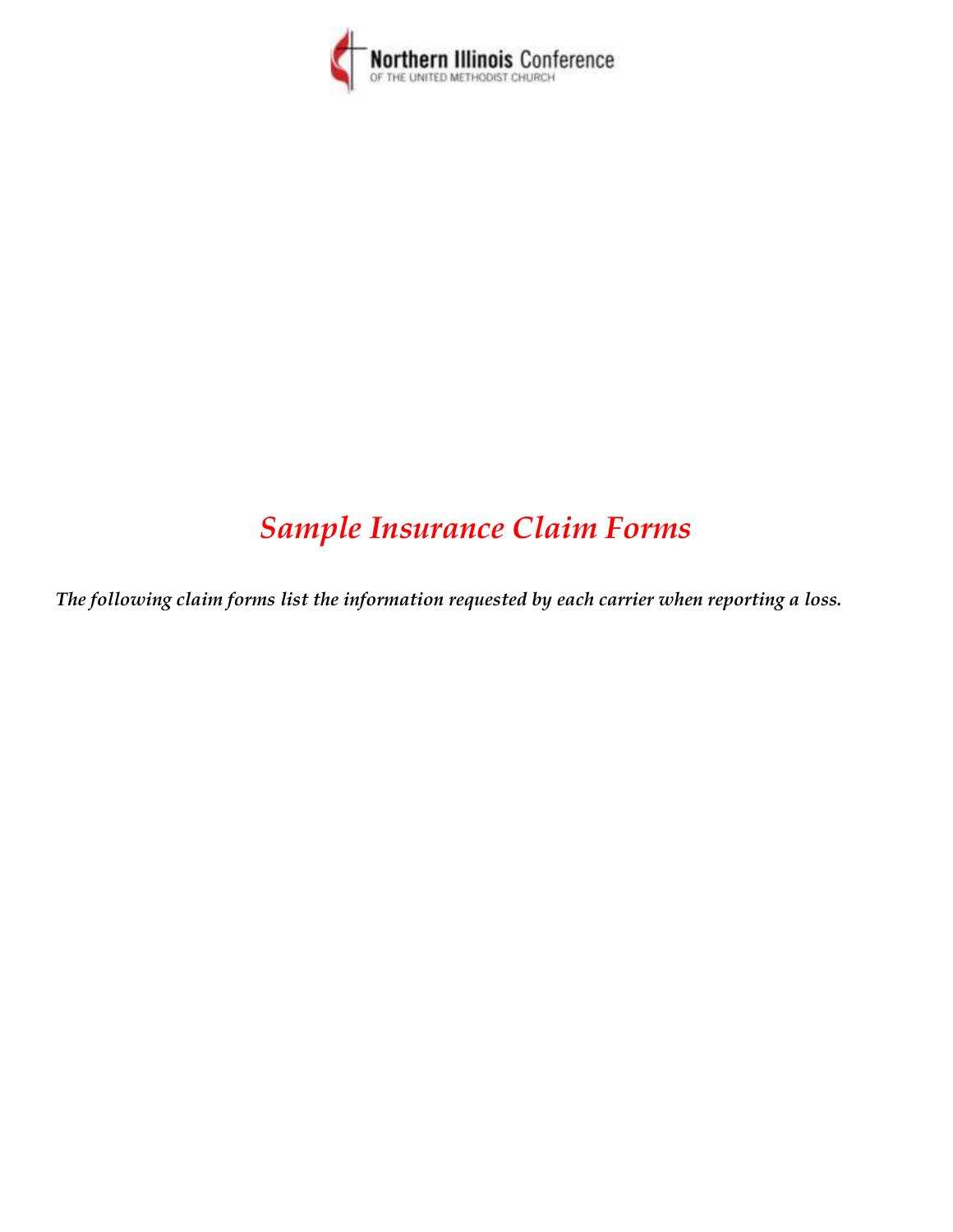# **WORKSHEET FOR PROPERTY TELEPHONE REPORTING**

| <b>WORKSHEET FOR PROPERTY TELEPHONE REPORTING</b>                                                             |                         |                      |                                                  |
|---------------------------------------------------------------------------------------------------------------|-------------------------|----------------------|--------------------------------------------------|
| <b>ACCOUNT INFORMATION</b>                                                                                    |                         |                      |                                                  |
| CALLER'S PHONE NUMBER & EXTENSION                                                                             | CALLER'S TITLE AND NAME |                      | LOSS STATE (STATE WHERE<br><b>LOSS OCCURRED)</b> |
| SUBSIDIARY NAME AND ADDRESS                                                                                   |                         |                      |                                                  |
|                                                                                                               |                         |                      |                                                  |
| SUBSIDIARY MAILING ADDRESS (IF DIFFERENT FROM ABOVE)                                                          |                         |                      |                                                  |
|                                                                                                               |                         |                      |                                                  |
| DID THE LOSS OCCUR AT THE LOCATION ADDRESS? (IF "NO", ADDRESS WHERE LOSS OCCURRED)                            |                         |                      |                                                  |
| $\Box$ NO<br>$\Box$<br><b>YES</b>                                                                             |                         |                      |                                                  |
| PARENT COMPANY/INSURED'S NAME                                                                                 |                         | <b>LOCATION CODE</b> | POLICY SYMBOL AND NUMBER                         |
|                                                                                                               |                         |                      |                                                  |
|                                                                                                               |                         |                      |                                                  |
| <b>LOSS INFORMATION</b>                                                                                       |                         |                      |                                                  |
| DATE AND TIME OF LOSS                                                                                         |                         |                      |                                                  |
|                                                                                                               |                         |                      |                                                  |
| FULL DESCRIPTION OF LOSS (INCLUDE SPECIFICS OF WHERE IT OCCURRED, SUCH AS A WAREHOUSE, STOCKROOM, DEPARTMENT) |                         |                      |                                                  |
|                                                                                                               |                         |                      |                                                  |
|                                                                                                               |                         |                      |                                                  |
|                                                                                                               |                         |                      |                                                  |
|                                                                                                               |                         |                      |                                                  |
| <b>DID THE LOSS INVOLVE:</b>                                                                                  |                         |                      |                                                  |
| BUILDING (REAL PROPERTY) DAMAGE? IF YES,                                                                      |                         |                      |                                                  |
| DESCRIPTION OF DAMAGE TO BUILDING                                                                             |                         |                      |                                                  |
|                                                                                                               |                         |                      |                                                  |
|                                                                                                               |                         |                      |                                                  |
|                                                                                                               |                         |                      |                                                  |
| IS ANY INTERIOR SECTION OF THE BUILDING NOW EXPOSED TO THE OUTDOORS AND UNPROTECTED?                          |                         |                      |                                                  |
|                                                                                                               |                         |                      |                                                  |
|                                                                                                               |                         |                      |                                                  |

CAN THE BUILDING BE OCCUPIED?

DO YOU HAVE A WRITTEN ESTIMATE OR REPAIR BILL FOR BUILDING? IF YES, AMOUNT

CONTENTS (PERSONAL PROPERTY) DAMAGE? IF YES, DESCRIPTION OF DAMAGE TO CONTENTS

DO YOU HAVE A WRITTEN ESTIMATE OR REPAIR BILL FOR BUILDING? IF YES, AMOUNT

### ONLY GLASS OR SIGN DAMAGE?

#### BUSINESS INTERRUPTION?

WITNESSES (NAMES, ADDRESSES, AND PHONE NUMBERS)

AUTHORITIES (NAME, REPORT/CASE NUMBER, COUNTY, ANY VIOLATIONS/CITATIONS)

#### **CONTACT INFORMATION**

CONTACT NAME AND PHONE NUMBER, BEST TIME TO CONTACT AND WHERE TO CONTACT

ADDITIONAL NOTES/COMMENTS OR CUSTOMER SPECIFIC INFORMATION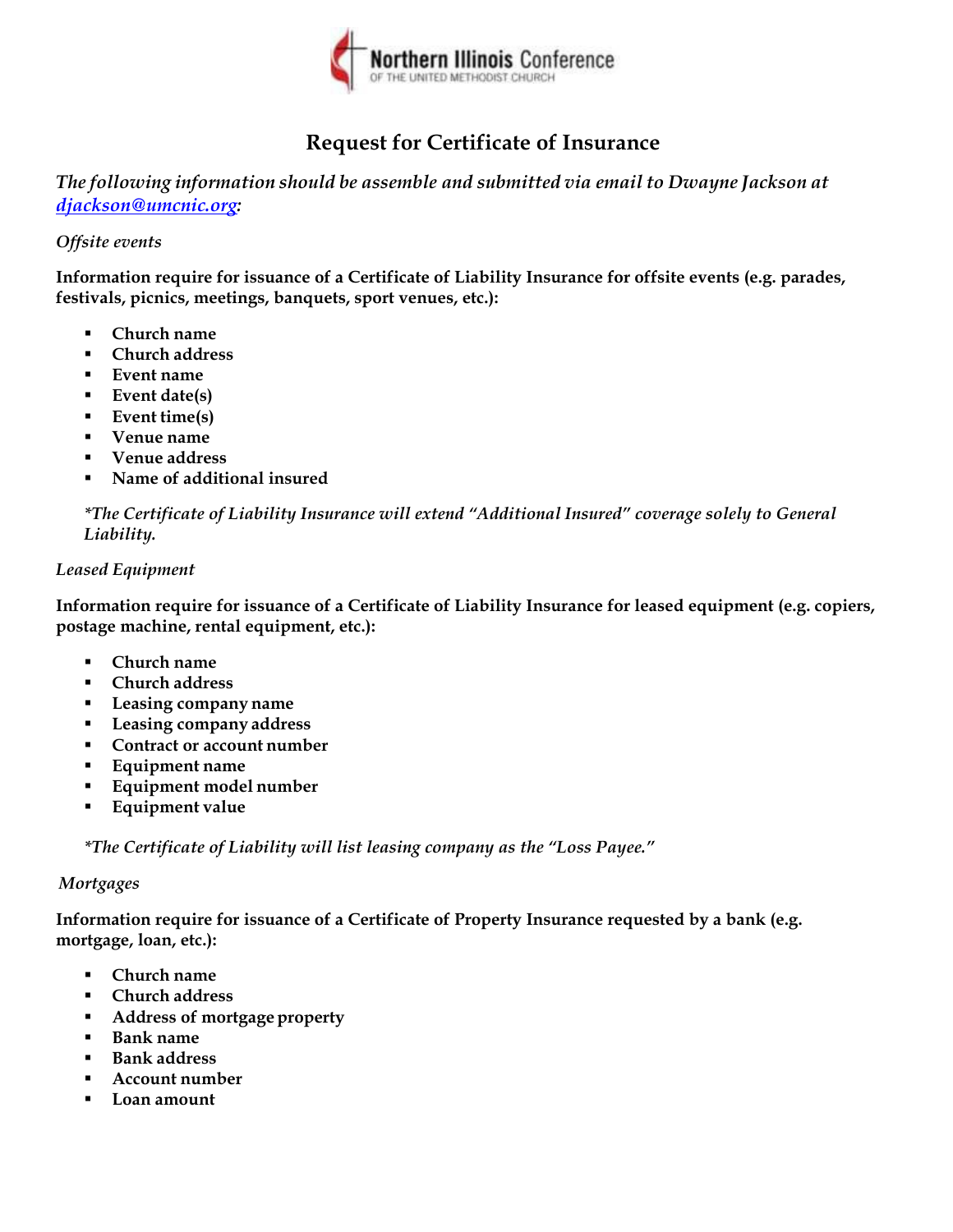

| <i><b>ACORD®</b></i>                                               |                                    |                             | <b>GENERAL LIABILITY NOTICE OF OCCURRENCE / CLAIM</b> |                                  |                                    |                      |                                     |                                    | DATE (MM/DD/YYYY) |    |
|--------------------------------------------------------------------|------------------------------------|-----------------------------|-------------------------------------------------------|----------------------------------|------------------------------------|----------------------|-------------------------------------|------------------------------------|-------------------|----|
| <b>AGENCY</b>                                                      |                                    |                             |                                                       | <b>INSURED LOCATION CODE</b>     |                                    |                      |                                     | DATE OF LOSS AND TIME              |                   | AM |
|                                                                    |                                    |                             |                                                       |                                  |                                    |                      |                                     |                                    |                   | PM |
|                                                                    |                                    |                             |                                                       | <b>CARRIER</b>                   |                                    |                      |                                     |                                    | <b>NAIC CODE</b>  |    |
|                                                                    |                                    |                             |                                                       |                                  |                                    |                      |                                     |                                    |                   |    |
|                                                                    |                                    |                             |                                                       | <b>POLICY NUMBER</b>             |                                    |                      |                                     |                                    |                   |    |
| CONTACT<br>NAME:                                                   |                                    |                             |                                                       |                                  |                                    |                      |                                     |                                    |                   |    |
| <b>PHONE</b>                                                       |                                    |                             |                                                       |                                  |                                    |                      |                                     |                                    |                   |    |
| FAONE<br>FAX<br>FAX<br>(A/C, No):<br>E-MAILOC                      |                                    |                             |                                                       |                                  |                                    |                      |                                     |                                    |                   |    |
| ADDRESS:                                                           |                                    |                             |                                                       |                                  |                                    |                      |                                     |                                    |                   |    |
| CODE:                                                              |                                    | SUBCODE:                    |                                                       |                                  |                                    |                      |                                     |                                    |                   |    |
| <b>AGENCY CUSTOMER ID:</b>                                         |                                    |                             |                                                       |                                  |                                    |                      |                                     |                                    |                   |    |
| <b>INSURED</b>                                                     |                                    |                             |                                                       |                                  |                                    |                      |                                     |                                    |                   |    |
| NAME OF INSURED (First, Middle, Last)                              |                                    |                             |                                                       | <b>INSURED'S MAILING ADDRESS</b> |                                    |                      |                                     |                                    |                   |    |
|                                                                    |                                    |                             |                                                       |                                  |                                    |                      |                                     |                                    |                   |    |
| <b>DATE OF BIRTH</b>                                               | FEIN (if applicable)               |                             |                                                       |                                  |                                    |                      |                                     |                                    |                   |    |
|                                                                    |                                    |                             |                                                       |                                  |                                    |                      |                                     |                                    |                   |    |
| <b>PRIMARY</b><br><b>PHONE</b> #                                   | $\Box$ home $\Box$ bus $\Box$ cell | <b>SECONDARY</b><br>PHONE # | $\Box$ HOME $\Box$ BUS $\Box$ CELL                    | PRIMARY E-MAIL ADDRESS:          |                                    |                      |                                     |                                    |                   |    |
|                                                                    |                                    |                             |                                                       | SECONDARY E-MAIL ADDRESS:        |                                    |                      |                                     |                                    |                   |    |
| <b>CONTACT</b>                                                     | CONTACT INSURED                    |                             |                                                       |                                  |                                    |                      |                                     |                                    |                   |    |
| NAME OF CONTACT (First, Middle, Last)                              |                                    |                             |                                                       | <b>CONTACT'S MAILING ADDRESS</b> |                                    |                      |                                     |                                    |                   |    |
|                                                                    |                                    |                             |                                                       |                                  |                                    |                      |                                     |                                    |                   |    |
| <b>PRIMARY</b><br><b>PHONE</b> #                                   | $\Box$ HOME $\Box$ BUS $\Box$ CELL | <b>SECONDARY</b><br>PHONE # | $\Box$ HOME $\Box$ BUS $\Box$ CELL                    |                                  |                                    |                      |                                     |                                    |                   |    |
| <b>WHEN TO CONTACT</b>                                             |                                    |                             |                                                       |                                  |                                    |                      |                                     |                                    |                   |    |
|                                                                    |                                    |                             |                                                       | PRIMARY E-MAIL ADDRESS:          |                                    |                      |                                     |                                    |                   |    |
| <b>OCCURRENCE</b>                                                  |                                    |                             |                                                       | <b>SECONDARY E-MAIL ADDRESS:</b> |                                    |                      |                                     |                                    |                   |    |
| <b>LOCATION OF OCCURRENCE</b>                                      |                                    |                             |                                                       |                                  |                                    |                      | POLICE OR FIRE DEPARTMENT CONTACTED |                                    |                   |    |
| STREET:                                                            |                                    |                             |                                                       |                                  |                                    |                      |                                     |                                    |                   |    |
| CITY, STATE, ZIP:                                                  |                                    |                             |                                                       |                                  |                                    | <b>REPORT NUMBER</b> |                                     |                                    |                   |    |
| <b>COUNTRY:</b>                                                    |                                    |                             |                                                       |                                  |                                    |                      |                                     |                                    |                   |    |
| DESCRIBE LOCATION OF OCCURRENCE IF NOT AT SPECIFIC STREET ADDRESS: |                                    |                             |                                                       |                                  |                                    |                      |                                     |                                    |                   |    |
|                                                                    |                                    |                             |                                                       |                                  |                                    |                      |                                     |                                    |                   |    |
| <b>TYPE OF LIABILITY</b>                                           |                                    |                             |                                                       |                                  |                                    |                      |                                     |                                    |                   |    |
| <b>PREMISES: INSURED IS</b>                                        | OWNER                              | <b>TENANT</b>               |                                                       | <b>TYPE OF PREMISES</b>          |                                    |                      |                                     |                                    |                   |    |
| <b>OWNER'S NAME &amp; ADDRESS (If not insured)</b>                 |                                    |                             |                                                       |                                  |                                    |                      |                                     |                                    |                   |    |
|                                                                    |                                    |                             |                                                       | <b>PRIMARY</b><br><b>PHONE#</b>  | $\Box$ HOME $\Box$ BUS $\Box$ CELL |                      | <b>SECONDARY</b><br>PHONE #         | $\Box$ HOME $\Box$ BUS $\Box$ CELL |                   |    |
|                                                                    |                                    |                             |                                                       | PRIMARY E-MAIL ADDRESS:          |                                    |                      |                                     |                                    |                   |    |
|                                                                    |                                    |                             |                                                       | SECONDARY E-MAIL ADDRESS:        |                                    |                      |                                     |                                    |                   |    |
| <b>PRODUCTS: INSURED IS</b>                                        | MANUFACTURER                       | <b>VENDOR</b>               |                                                       | <b>TYPE OF PRODUCT</b>           |                                    |                      |                                     |                                    |                   |    |
| MANUFACTURER'S NAME & ADDRESS (If not insured)                     |                                    |                             |                                                       |                                  |                                    |                      |                                     |                                    |                   |    |
|                                                                    |                                    |                             |                                                       | <b>PRIMARY</b><br><b>PHONE#</b>  | $\Box$ HOME $\Box$ BUS $\Box$ CELL |                      | <b>SECONDARY</b><br>PHONE #         | $\Box$ HOME $\Box$ BUS $\Box$ CELL |                   |    |
|                                                                    |                                    |                             |                                                       | PRIMARY E-MAIL ADDRESS:          |                                    |                      |                                     |                                    |                   |    |
|                                                                    |                                    |                             |                                                       | SECONDARY E-MAIL ADDRESS:        |                                    |                      |                                     |                                    |                   |    |
|                                                                    |                                    |                             |                                                       |                                  |                                    |                      |                                     |                                    |                   |    |

**WHERE CAN PRODUCT BE SEEN?**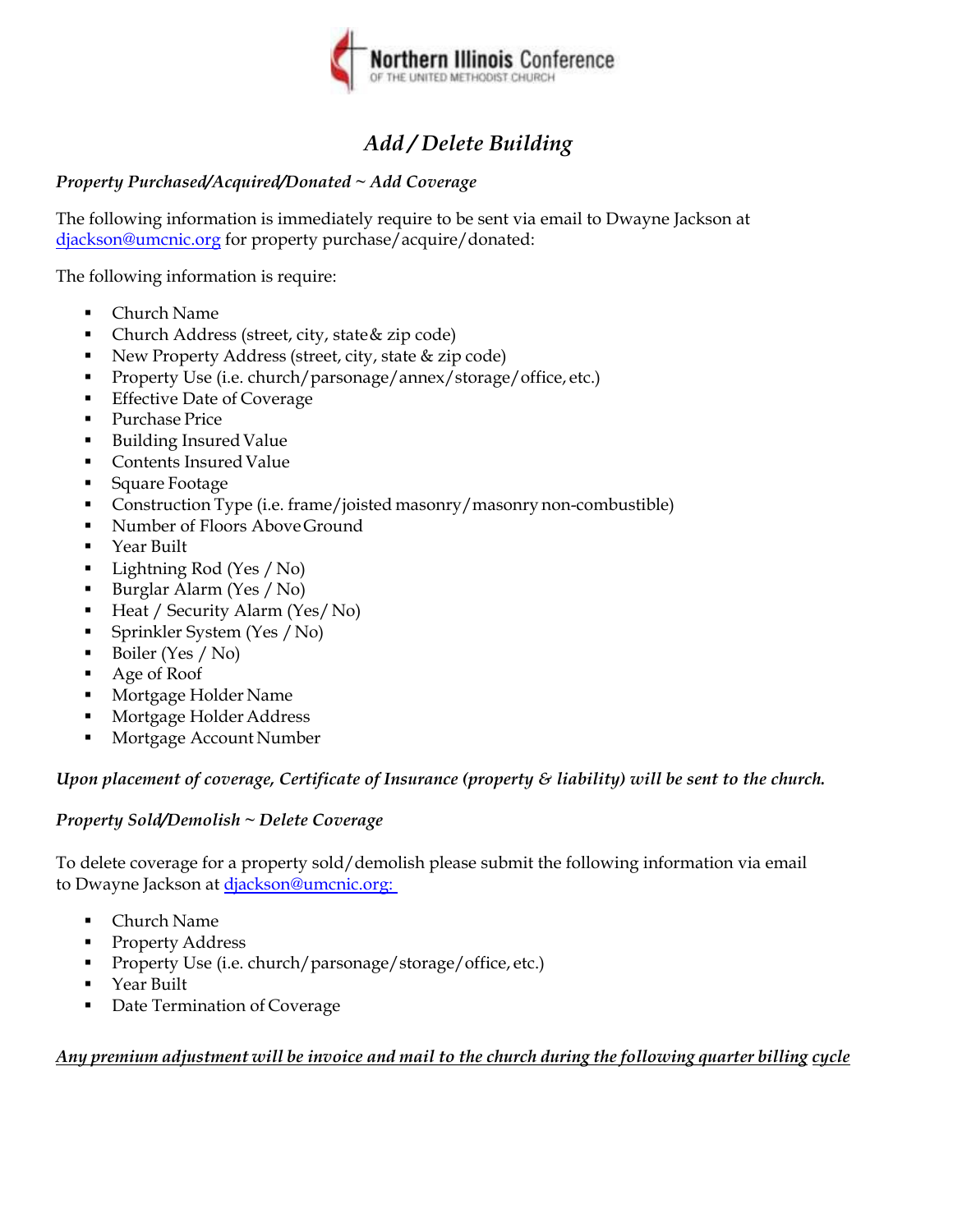#### **INJURED / PROPERTY DAMAGED**

# **AGENCY CUSTOMER ID:**

| <b>NAME &amp; ADDRESS (Injured/Owner)</b> |  |                                    | <b>EMPLOYER'S NAME &amp; ADDRESS</b>                                          |                                |                                 |                                    |                                                                         |  |
|-------------------------------------------|--|------------------------------------|-------------------------------------------------------------------------------|--------------------------------|---------------------------------|------------------------------------|-------------------------------------------------------------------------|--|
|                                           |  |                                    |                                                                               |                                |                                 |                                    |                                                                         |  |
|                                           |  |                                    |                                                                               |                                |                                 |                                    |                                                                         |  |
|                                           |  |                                    |                                                                               |                                |                                 |                                    |                                                                         |  |
|                                           |  |                                    |                                                                               |                                |                                 |                                    |                                                                         |  |
| <b>PRIMARY</b><br><b>PHONE#</b>           |  | $\Box$ HOME $\Box$ BUS $\Box$ CELL | <b>SECONDARY</b><br>$\sqcap$ home $\sqcap$ bus $\sqcap$ cell<br><b>PHONE#</b> |                                | <b>PRIMARY</b><br><b>PHONE#</b> | $\Box$ HOME $\Box$ BUS $\Box$ CELL | <b>SECONDARY</b><br>$\Box$ HOME $\Box$ BUS $\Box$ CELL<br><b>PHONE#</b> |  |
| <b>PRIMARY E-MAIL ADDRESS:</b>            |  |                                    |                                                                               | <b>PRIMARY E-MAIL ADDRESS:</b> |                                 |                                    |                                                                         |  |
| <b>SECONDARY E-MAIL ADDRESS:</b>          |  |                                    | <b>SECONDARY E-MAIL ADDRESS:</b>                                              |                                |                                 |                                    |                                                                         |  |
| AGE<br><b>SEX</b><br><b>OCCUPATION</b>    |  |                                    | <b>DESCRIBE INJURY</b>                                                        |                                |                                 |                                    |                                                                         |  |
|                                           |  |                                    |                                                                               |                                |                                 |                                    |                                                                         |  |
| <b>WHERE TAKEN</b>                        |  |                                    | <b>WHAT WAS INJURED DOING?</b>                                                |                                |                                 |                                    |                                                                         |  |
|                                           |  |                                    |                                                                               |                                |                                 |                                    |                                                                         |  |
| DESCRIBE PROPERTY (Type, model, etc.)     |  |                                    | <b>ESTIMATE AMOUNT</b><br><b>WHERE CAN PROPERTY BE SEEN?</b>                  |                                |                                 |                                    |                                                                         |  |
|                                           |  |                                    |                                                                               |                                |                                 |                                    |                                                                         |  |

#### **WITNESSES**

| <b>NAME AND ADDRESS</b>                                                                     | <b>PRIMARY</b><br><b>SECONDARY</b><br>$\Box$ home $\Box$ bus $\Box$ cell<br>$HOME \cap BUS \cap CEL$<br><b>PHONE#</b><br><b>PHONE#</b>           |  |  |  |  |  |
|---------------------------------------------------------------------------------------------|--------------------------------------------------------------------------------------------------------------------------------------------------|--|--|--|--|--|
|                                                                                             |                                                                                                                                                  |  |  |  |  |  |
| <b>PRIMARY E-MAIL ADDRESS:</b>                                                              |                                                                                                                                                  |  |  |  |  |  |
|                                                                                             | <b>SECONDARY E-MAIL ADDRESS:</b>                                                                                                                 |  |  |  |  |  |
| <b>NAME AND ADDRESS</b>                                                                     | <b>PRIMARY</b><br><b>SECONDARY</b><br>$\Box$ HOME $\Box$ BUS $\Box$ CELL<br>$HOME \cap BUS \cap CEL$<br><b>PHONE#</b><br><b>PHONE#</b>           |  |  |  |  |  |
|                                                                                             |                                                                                                                                                  |  |  |  |  |  |
|                                                                                             | <b>PRIMARY E-MAIL ADDRESS:</b>                                                                                                                   |  |  |  |  |  |
|                                                                                             | <b>SECONDARY E-MAIL ADDRESS:</b>                                                                                                                 |  |  |  |  |  |
| <b>NAME AND ADDRESS</b>                                                                     | <b>PRIMARY</b><br><b>SECONDARY</b><br>$\Box$ HOME $\Box$ BUS $\Box$ CELL<br>$\Box$ HOME $\Box$ BUS $\Box$ CELL<br><b>PHONE#</b><br><b>PHONE#</b> |  |  |  |  |  |
|                                                                                             |                                                                                                                                                  |  |  |  |  |  |
|                                                                                             | <b>PRIMARY E-MAIL ADDRESS:</b>                                                                                                                   |  |  |  |  |  |
|                                                                                             | SECONDARY E-MAIL ADDRESS:                                                                                                                        |  |  |  |  |  |
| REMARKS (ACORD 101, Additional Remarks Schedule, may be attached if more space is required) |                                                                                                                                                  |  |  |  |  |  |
|                                                                                             |                                                                                                                                                  |  |  |  |  |  |

| <b>REPORTED BY</b> |  |
|--------------------|--|
|--------------------|--|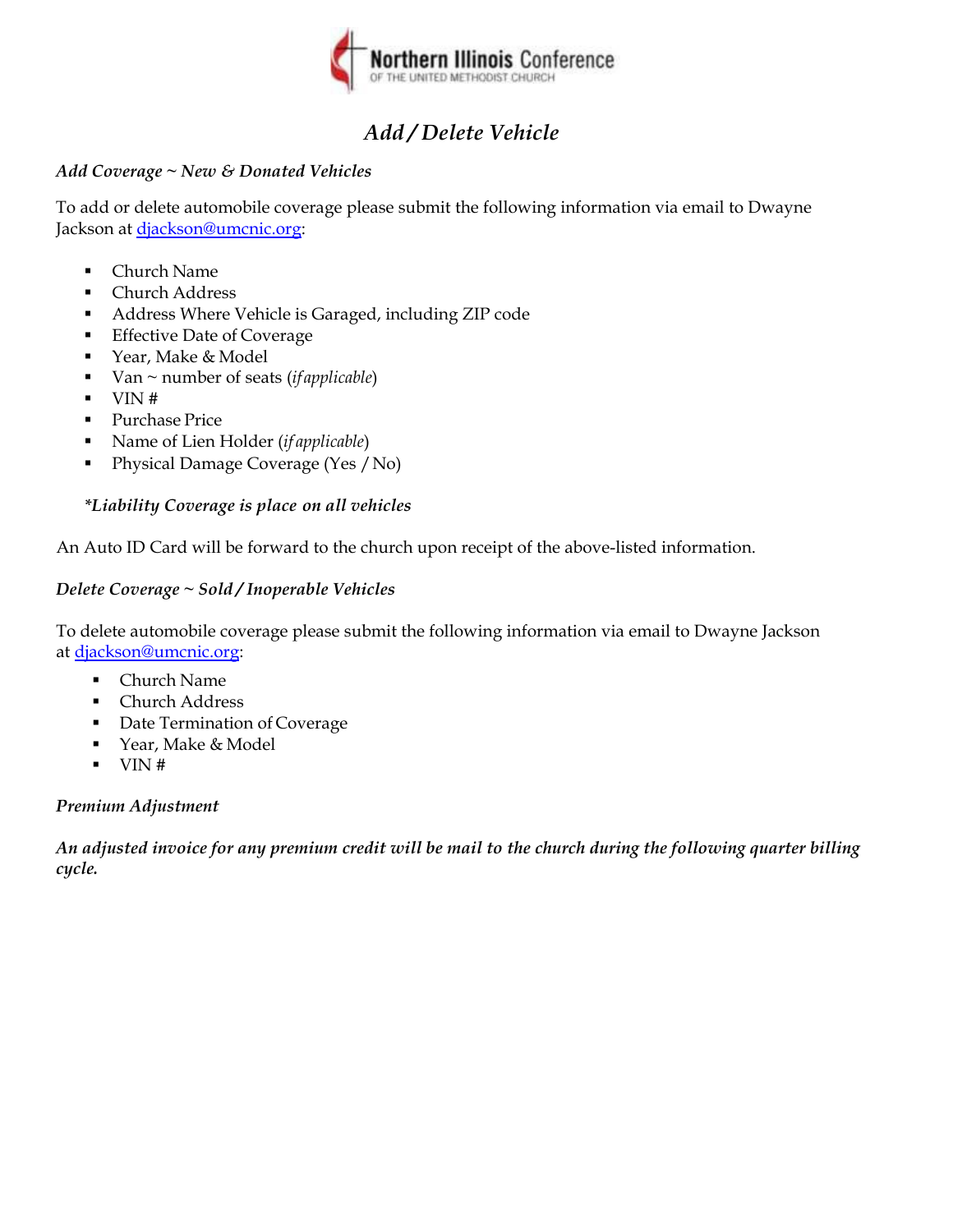#### **APPLICABLE IN ALASKA**

A person who knowingly and with intent to injure, defraud, or deceive an insurance company files a claim containing false, incomplete, or misleading information may be prosecuted under state law.

#### **APPLICABLE IN ARIZONA**

For your protection, Arizona law requires the following statement to appear on this form. Any person who knowingly presents a false or fraudulent claim for payment of a loss is subject to criminal and civil penalties.

#### **APPLICABLE IN ARKANSAS, DELAWARE, KENTUCKY, LOUISIANA, MAINE, MICHIGAN, NEW JERSEY, NEW MEXICO, NEW YORK, NORTH DAKOTA, PENNSYLVANIA, RHODE ISLAND, SOUTH DAKOTA, TENNESSEE, TEXAS, VIRGINIA, AND WEST VIRGINIA**

Any person who knowingly and with intent to defraud any insurance company or another person, files a statement of claim containing any materially false information, or conceals for the purpose of misleading, information concerning any fact, material thereto, commits a fraudulent insurance act, which is a crime, subject to criminal prosecution and [NY: substantial] civil penalties. In LA, ME, TN, and VA, insurance benefits may also be denied.

#### **APPLICABLE IN CALIFORNIA**

For your protection, California law requires the following to appear on this form: Any person who knowingly presents a false or fraudulent claim for payment of a loss is guilty of a crime and may be subject to fines and confinement in state prison.

#### **APPLICABLE IN COLORADO**

It is unlawful to knowingly provide false, incomplete, or misleading facts or information to an insurance company for the purpose of defrauding or attempting to defraud the company. Penalties may include imprisonment, fines, denial of insurance, and civil damages. Any insurance company or agent of an insurance company who knowingly provides false, incomplete, or misleading facts or information to a policy holder or claimant for the purpose of defrauding or attempting to defraud the policy holder or claimant with regard to a settlement or award payable from insurance proceeds shall be reported to the Colorado Division of Insurance within the Department of Regulatory Agencies.

#### **APPLICABLE IN THE DISTRICT OF COLUMBIA**

Warning: It is a crime to provide false or misleading information to an insurer for the purpose of defrauding the insurer or any other person. Penalties include imprisonment and/or fines. In addition, an insurer may deny insurance benefits, if false information materially related to a claim was provided by the applicant.

#### **APPLICABLE IN FLORIDA**

Pursuant to S. 817.234, Florida Statutes, any person who, with the intent to injure, defraud, or deceive any insurer or insured, prepares, presents, or causes to be presented a proof of loss or estimate of cost or repair of damaged property in support of a claim under an insurance policy knowing that the proof of loss or estimate of claim or repairs contains any false, incomplete, or misleading information concerning any fact or thing material to the claim commits a felony of the third degree, punishable as provided in **APPLI**<br>Pursuant to S. 817.234, Florida Statutes, any person wh<br>prepares, presents, or causes to be presented a proof of lo<br>under an insurance policy knowing that the proof of loss or<br>information concerning any fact or thi

#### **APPLICABLE IN HAWAII**

For your protection, Hawaii law requires you to be informed that presenting a fraudulent claim for payment of a loss or benefit is a crime punishable by fines or imprisonment, or both.

#### **APPLICABLE IN IDAHO**

Any person who knowingly and with the intent to injure, defraud, or deceive any insurance company files a statement of claim containing any false, incomplete or misleading information is guilty of a felony.

#### **APPLICABLE IN INDIANA**

A person who knowingly and with intent to defraud an insurer files a statement of claim containing any false, incomplete, or misleading information commits a felony.

#### **APPLICABLE IN KANSAS**

Any person who, knowingly and with intent to defraud, presents, causes to be presented or prepares with knowledge or belief that it will be presented to or by an insurer, purported insurer, broker or any agent thereof, any written statement as part of, or in support of, an application for the issuance of, or the rating of an insurance policy for personal or commercial insurance, or a claim for payment or other benefit pursuant to an insurance policy for commercial or personal insurance which such person knows to contain materially false information concerning any fact material thereto; or conceals, for the purpose of misleading, information concerning any fact material thereto commits a fraudulent insurance act.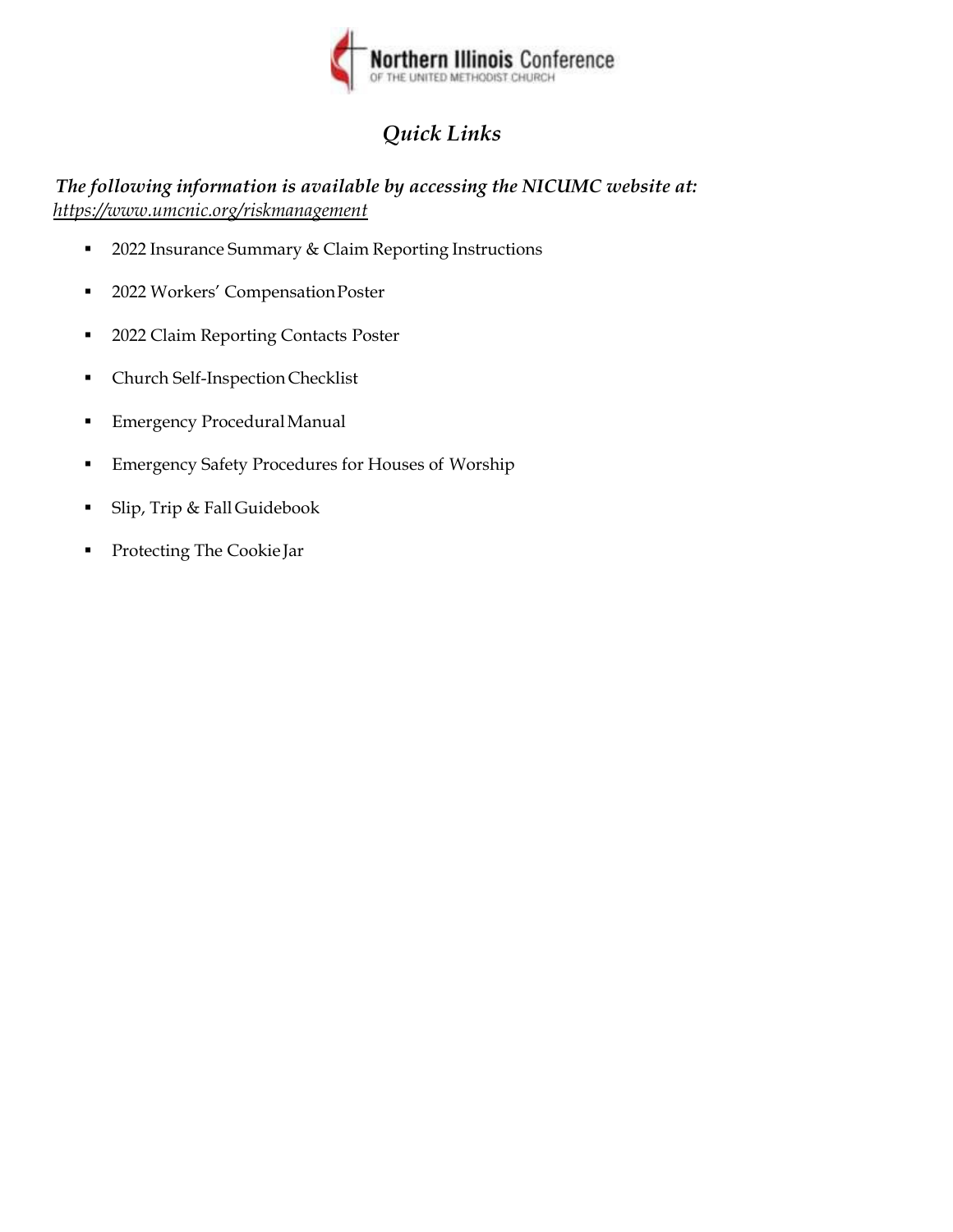#### **APPLICABLE IN MARYLAND**

Any person who knowingly and [or]\* willfully presents a false or fraudulent claim for payment of a loss or benefit or who knowingly and [or]\* willfully presents false information in an application for insurance is guilty of a crime and may be subject to fines and confinement in prison. \* [or] effective 01-01-2013

#### **APPLICABLE IN MINNESOTA**

A person who files a claim with intent to defraud or helps commit a fraud against an insurer is guilty of a crime.

#### **APPLICABLE IN NEVADA**

Pursuant to NRS 686A.291, any person who knowingly and willfully files a statement of claim that contains any false, incomplete or misleading information concerning a material fact is guilty of a felony.

#### **APPLICABLE IN NEW HAMPSHIRE**

Any person who, with purpose to injure, defraud or deceive any insurance company, files a statement of claim containing any false, incomplete or misleading information is subject to prosecution and punishment for insurance fraud, as provided in RSA 638:20.

#### **APPLICABLE IN OHIO**

Any person who, with intent to defraud or knowing that he/she is facilitating a fraud against an insurer, submits an application or files a claim containing a false or deceptive statement is guilty of insurance fraud.

#### **APPLICABLE IN OKLAHOMA**

WARNING: Any person who knowingly and with intent to injure, defraud or deceive any insurer, makes any claim for the proceeds of an insurance policy containing any false, incomplete or misleading information is guilty of a felony.

#### **APPLICABLE IN WASHINGTON**

It is a crime to knowingly provide false, incomplete, or misleading information to an insurance company for the purpose of defrauding the company. Penalties include imprisonment, fines and denial of insurance benefits.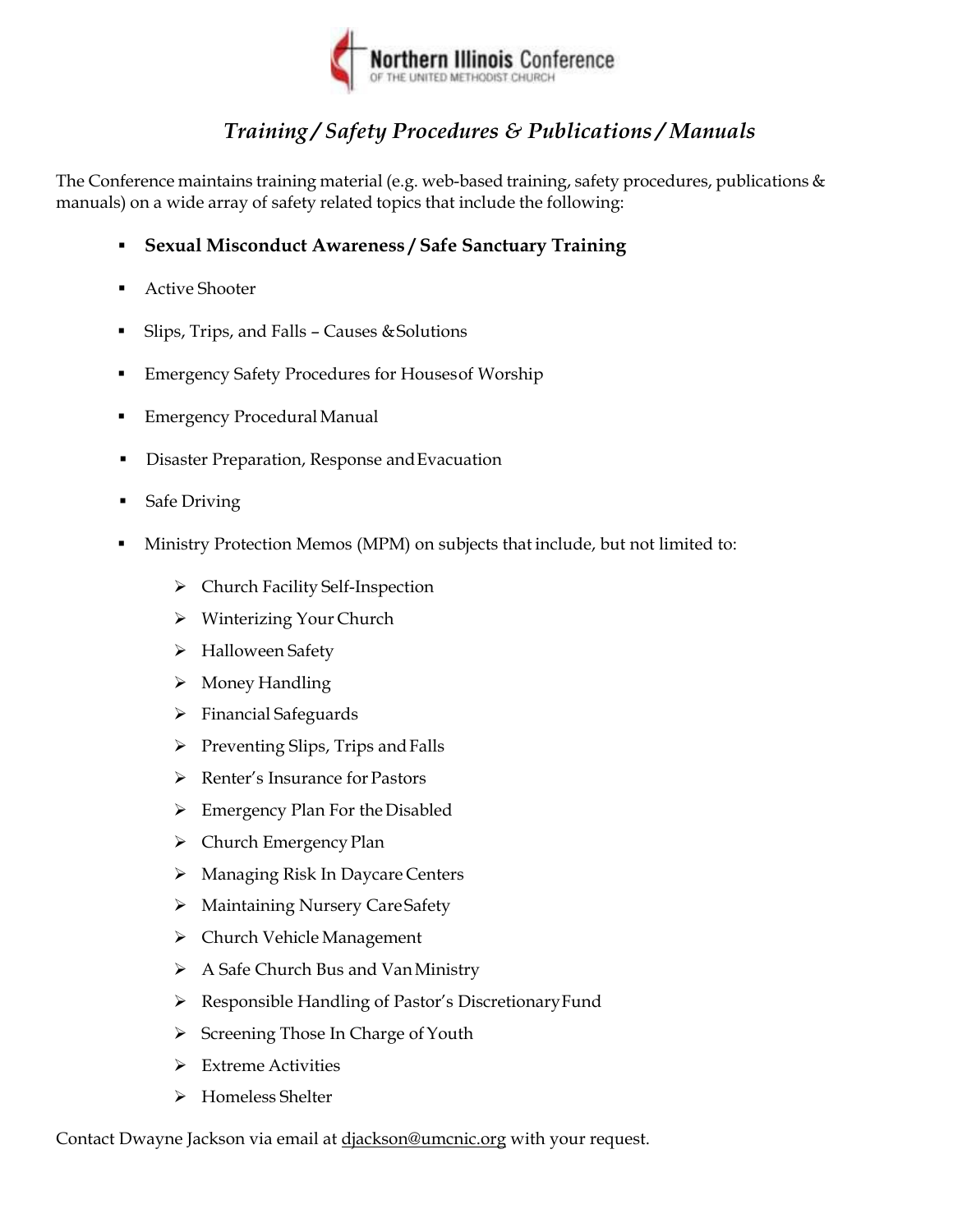| <b>ACORD</b> , AUTO ACCIDENT INFORMATION FORM                                 |                                                                       |                                  |                                                        |                 |              |                                  |                                                                                                                                                                                                      | Clear                                    |              |
|-------------------------------------------------------------------------------|-----------------------------------------------------------------------|----------------------------------|--------------------------------------------------------|-----------------|--------------|----------------------------------|------------------------------------------------------------------------------------------------------------------------------------------------------------------------------------------------------|------------------------------------------|--------------|
|                                                                               |                                                                       |                                  | <b>KEEP THIS DOCUMENT IN YOUR GLOVE COMPARTMENT</b>    |                 |              |                                  |                                                                                                                                                                                                      |                                          |              |
|                                                                               | your insurance agent or company, or provide the information by phone. |                                  |                                                        |                 |              |                                  | IF YOU HAVE AN ACCIDENT, use this form to record the facts about the accident, including names<br>and address of all parties involved, and any witnesses to the accident. Give the completed form to |                                          |              |
| DATE OF ACCIDENT AND TIME                                                     | AM<br><b>PM</b>                                                       |                                  | <b>LOCATION OF ACCIDENT (INCLUDE CITY &amp; STATE)</b> |                 |              |                                  |                                                                                                                                                                                                      |                                          |              |
| DESCRIPTION OF ACCIDENT (USE REVERSE SIDE IF NECESSARY)                       |                                                                       |                                  |                                                        |                 |              |                                  |                                                                                                                                                                                                      |                                          |              |
| <b>AUTHORITY CONTACTED AND REPORT#</b>                                        |                                                                       |                                  |                                                        |                 |              |                                  | ANY VIOLATIONS/CITATIONS AS A RESULT OF THE ACCIDENT (DESCRIBE)                                                                                                                                      |                                          |              |
| <b>PROPERTY DAMAGED (NOT YOUR VEHICLE)</b>                                    |                                                                       |                                  |                                                        |                 |              |                                  |                                                                                                                                                                                                      |                                          |              |
| <b>DESCRIBE PROPERTY</b><br>(If auto, year, make,                             |                                                                       |                                  |                                                        |                 |              |                                  | <b>INSURANCE COMPANY</b>                                                                                                                                                                             |                                          |              |
| model, plate #)<br><b>OWNER'S</b><br><b>NAME &amp;</b>                        |                                                                       |                                  |                                                        |                 |              |                                  | <b>RESIDENCE PHONE</b><br>$(A/C, No)$ :<br><b>BUSINESS PHONE</b>                                                                                                                                     |                                          |              |
| <b>ADDRESS</b><br><b>OTHER DRIVER'S</b>                                       |                                                                       |                                  |                                                        |                 |              |                                  | (A/C, No, Ext):<br><b>RESIDENCE PHONE</b>                                                                                                                                                            |                                          |              |
| <b>NAME &amp; ADDRESS</b><br>(Check if<br>same as owner)                      |                                                                       |                                  |                                                        |                 |              |                                  | (A/C, No):<br><b>BUSINESS PHONE</b><br>(A/C, No, Ext):                                                                                                                                               |                                          |              |
| <b>DRIVER'S LICENSE NUMBER</b>                                                |                                                                       | <b>DESCRIBE</b><br><b>DAMAGE</b> |                                                        |                 |              |                                  | <b>WHERE CAN</b><br><b>DAMAGE</b><br><b>BE SEEN?</b>                                                                                                                                                 |                                          |              |
| <b>INJURED PARTIES</b>                                                        |                                                                       |                                  |                                                        |                 |              |                                  |                                                                                                                                                                                                      |                                          |              |
|                                                                               | <b>NAME &amp; ADDRESS</b>                                             |                                  |                                                        | PHONE (A/C, No) |              | <b>AGE</b>                       |                                                                                                                                                                                                      | <b>DESCRIBE INJURY</b>                   |              |
| <b>PEDESTRIAN</b><br><b>INJURED WAS:</b><br>PEDESTRIAN<br><b>INJURED WAS:</b> | IN YOUR CAR<br>IN YOUR CAR                                            |                                  | IN OTHER CAR<br>IN OTHER CAR                           |                 |              |                                  |                                                                                                                                                                                                      |                                          |              |
| <b>WITNESSES OR PASSENGERS</b>                                                |                                                                       |                                  |                                                        |                 |              |                                  |                                                                                                                                                                                                      |                                          |              |
|                                                                               | <b>NAME &amp; ADDRESS</b>                                             |                                  |                                                        | PHONE (A/C, No) |              | <b>INS OTH</b><br><b>VEH VEH</b> |                                                                                                                                                                                                      | <b>OTHER (Specify)</b>                   |              |
|                                                                               |                                                                       |                                  |                                                        |                 |              |                                  |                                                                                                                                                                                                      |                                          |              |
| YOUR INSURED VEHICLE                                                          |                                                                       |                                  |                                                        |                 |              |                                  |                                                                                                                                                                                                      |                                          |              |
| <b>YEAR</b><br><b>MAKE</b>                                                    |                                                                       |                                  | <b>MODEL</b>                                           |                 |              |                                  |                                                                                                                                                                                                      | <b>PLATE NUMBER</b>                      | <b>STATE</b> |
| <b>OWNER'S</b><br><b>NAME &amp;</b><br><b>ADDRESS</b>                         |                                                                       |                                  |                                                        |                 |              |                                  | <b>RESIDENCE PHONE</b><br>(A/C, No):<br><b>BUSINESS PHONE</b><br>(A/C, No, Ext):                                                                                                                     |                                          |              |
| <b>DRIVER'S NAME</b><br><b>&amp; ADDRESS</b><br>(Check if                     |                                                                       |                                  |                                                        |                 |              |                                  | <b>RESIDENCE PHONE</b><br>(A/C, No):<br><b>BUSINESS PHONE</b>                                                                                                                                        |                                          |              |
| same as owner)<br><b>RELATION TO INSURED</b><br>(Employee, family, etc.)      | <b>DATE OF BIRTH</b>                                                  | <b>DRIVER'S LICENSE NUMBER</b>   |                                                        |                 | <b>STATE</b> | <b>PURPOSE</b>                   | (A/C, No, Ext):                                                                                                                                                                                      | <b>USED WITH<br/>PERMISSION?</b>         |              |
| <b>DESCRIBE</b><br><b>DAMAGE</b>                                              |                                                                       |                                  | <b>WHERE CAN</b><br><b>VEHICLE</b>                     |                 |              | OF USE                           | WHEN CAN VEH BE SEEN?                                                                                                                                                                                | <b>YES</b><br>OTHER INSURANCE ON VEHICLE | <b>NO</b>    |
| YOUR INSURANCE COMPANY NAME                                                   |                                                                       |                                  | <b>BE SEEN?</b><br>YOUR POLICY NUMBER                  |                 |              |                                  | YOUR AGENT'S NAME                                                                                                                                                                                    |                                          |              |
| POLICYHOLDER INFORMATION                                                      |                                                                       |                                  |                                                        |                 |              |                                  |                                                                                                                                                                                                      |                                          |              |
| POLICYHOLDER'S<br><b>NAME &amp;</b><br><b>ADDRESS</b>                         |                                                                       |                                  |                                                        |                 |              |                                  | <b>RESIDENCE PHONE</b><br>(A/C, No):<br><b>BUSINESS PHONE</b>                                                                                                                                        |                                          |              |
| <b>REMARKS</b>                                                                |                                                                       |                                  |                                                        |                 |              |                                  | (A/C, No, Ext);                                                                                                                                                                                      |                                          |              |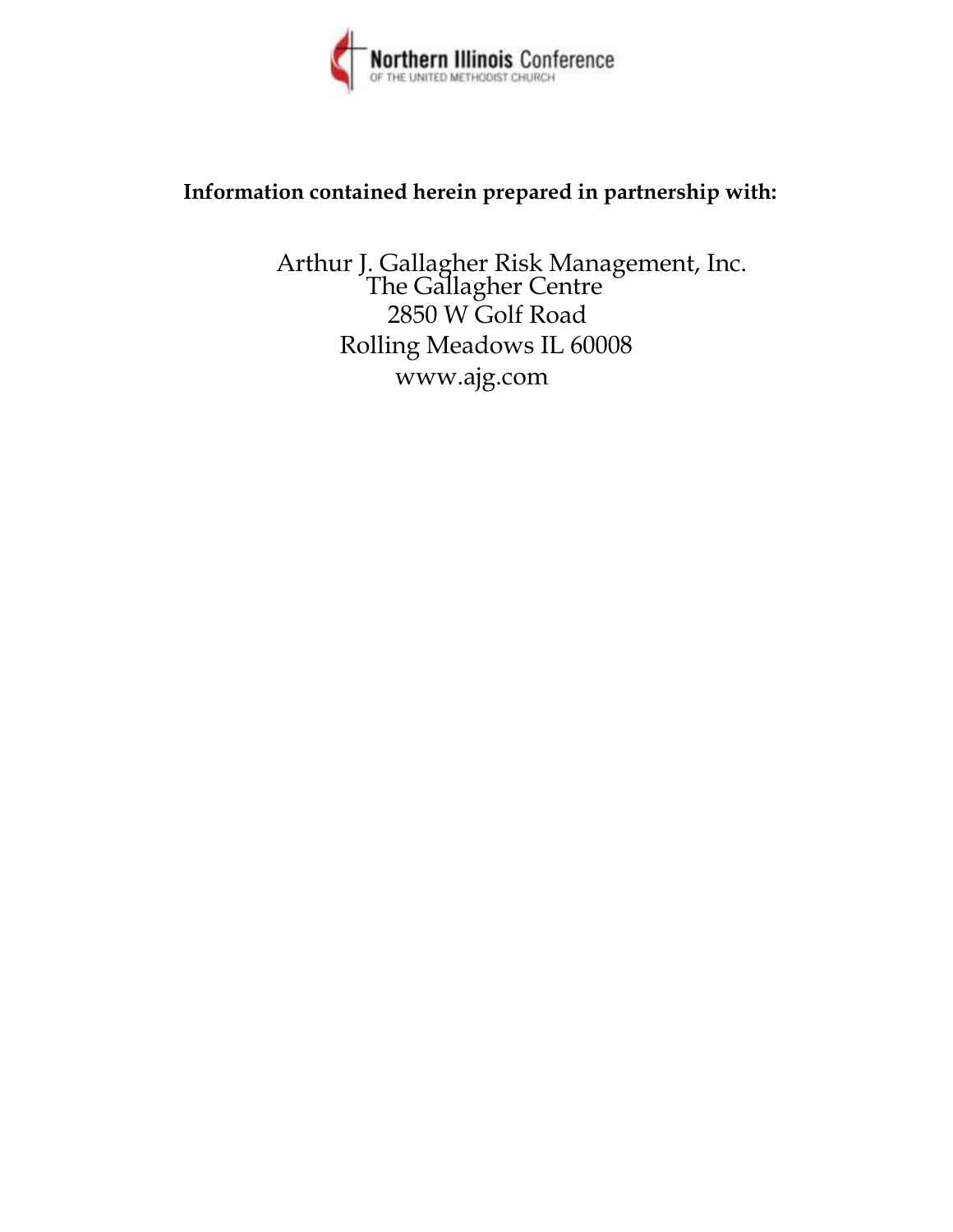|                                                                           |                           | ILLINOIS FORM 45: EMPLOYER'S FIRST REPORT OF INJURY                                                 | Please type or print.                                    |
|---------------------------------------------------------------------------|---------------------------|-----------------------------------------------------------------------------------------------------|----------------------------------------------------------|
| Employer's FEIN                                                           | Date of report            | Case or File #                                                                                      | Is this a lost workday case?                             |
|                                                                           |                           |                                                                                                     | Yes<br>No                                                |
| Employer's name                                                           |                           | Doing business as                                                                                   |                                                          |
| Employer's mailing address                                                |                           |                                                                                                     | Employer's email address                                 |
| Nature of business or service                                             |                           |                                                                                                     | SIC code                                                 |
|                                                                           |                           |                                                                                                     |                                                          |
| Name of workers' compensation carrier/admin.                              |                           | Policy/Contract #                                                                                   | Self-insured?                                            |
| Employee's full name                                                      |                           |                                                                                                     | Yes<br>No<br>Birthdate                                   |
|                                                                           |                           |                                                                                                     |                                                          |
| Employee's mailing address                                                |                           |                                                                                                     | Employee's e-mail address                                |
| Gender                                                                    | Marital status            | # Dependents                                                                                        | Employee's average weekly wage                           |
| Male<br>Female                                                            | Married                   | Single                                                                                              | Date hired                                               |
| Job title or occupation                                                   |                           |                                                                                                     |                                                          |
| Time employee began work                                                  | Date and time of accident |                                                                                                     | Last day employee worked                                 |
| If the employee died as a result of the accident, give the date of death. |                           |                                                                                                     | Did the accident occur on the employer's premises?       |
|                                                                           |                           | Yes                                                                                                 | No                                                       |
| Address of accident                                                       |                           |                                                                                                     |                                                          |
| What was the employee doing when the accident occurred?                   |                           |                                                                                                     |                                                          |
| How did the accident occur?                                               |                           |                                                                                                     |                                                          |
|                                                                           |                           |                                                                                                     |                                                          |
|                                                                           |                           | What was the injury or illness? List the part of body affected and explain how it was affected.     |                                                          |
| What object or substance, if any, directly harmed the employee?           |                           |                                                                                                     |                                                          |
|                                                                           |                           |                                                                                                     |                                                          |
| Name and address of physician/health care professional                    |                           |                                                                                                     |                                                          |
|                                                                           |                           | If treatment was given away from the worksite, list the name and address of the place it was given. |                                                          |
| Was the employee treated in an emergency room?                            |                           |                                                                                                     | Was the employee hospitalized overnight as an inpatient? |
| Yes<br>No                                                                 |                           | Yes<br>No                                                                                           |                                                          |
| Report prepared by                                                        | Signature                 | Title and telephone #                                                                               | Email address                                            |
|                                                                           |                           |                                                                                                     |                                                          |

report to the Commission all injuries resulting in the loss of more than three scheduled workdays. Filing this form does not affect liability under the Workers' Compensation Act and is not incriminatory in any way. This information is confidential. IC45 8/12